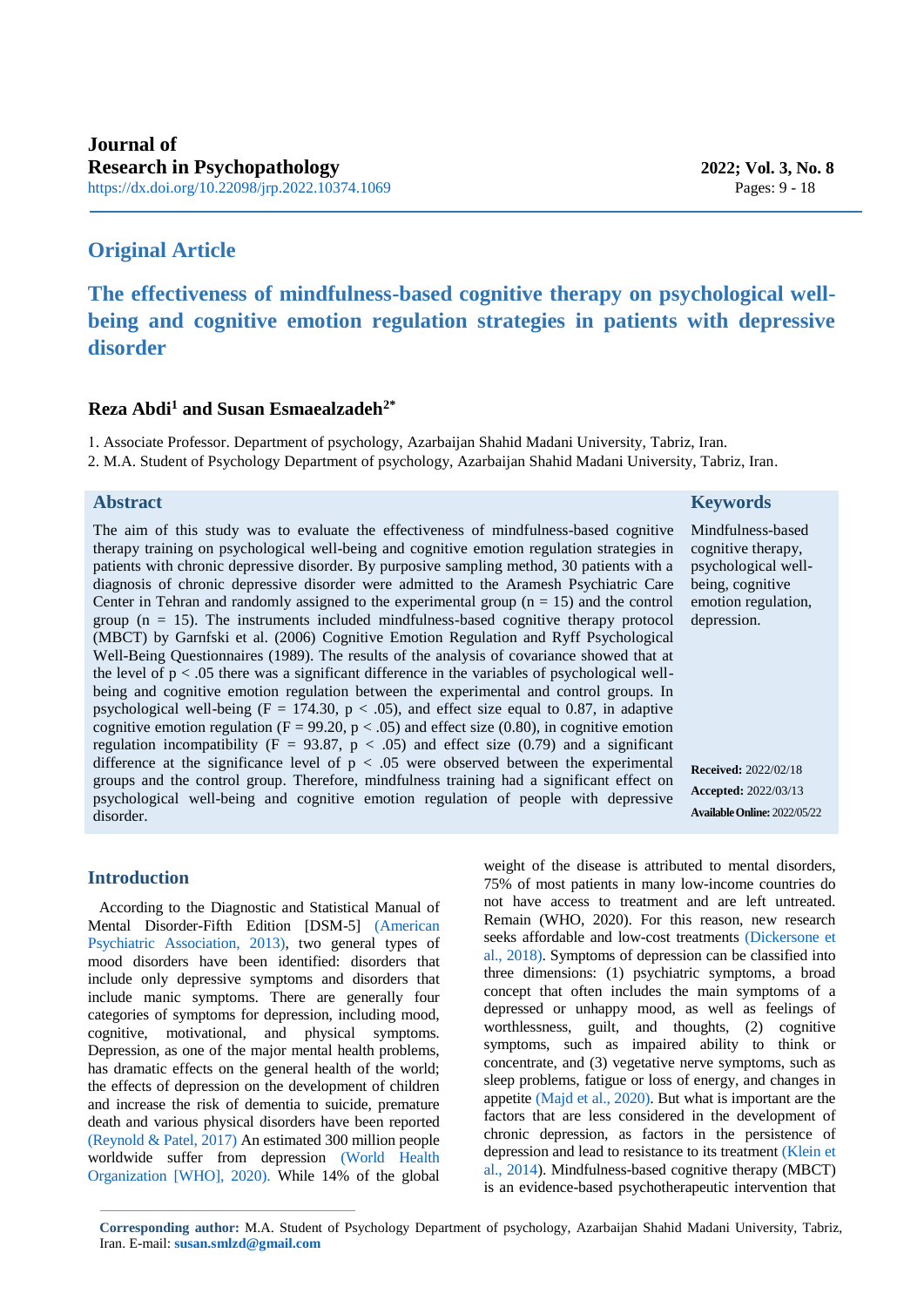<span id="page-1-16"></span>integrates selected elements of cognitive behavioral therapy for depression with the clinical application of mindfulness meditation [\(Segal et al., 2013\).](#page-8-2) MBCT is currently recommended in several national clinical guidelines as a prophylactic treatment for recurrent major depressive disorder [\(National Institute for Clinical](#page-8-3)  [Excellence,2009\),](#page-8-3) and is considered a cost-effective intervention. MBCT takes the form of 8 weekly group sessions, an all-day silent retreat, and individual daily homework in between sessions. Since the first edition of the MBCT manual was published in 2002, there has been a mounting interest in MBCT and its clinical potential in the prophylactic treatment of depressive disorders [\(Williams & Kuyken, 2012\).](#page-9-1) MBCT is based on a model of cognitive vulnerability to depressive relapse and recurrence [\(Segal et al., 2013\).](#page-8-2) The model states that patients who have experienced several episodes of major depression have a heightened cognitive vulnerability to depressive relapse and recurrence. This heightened cognitive vulnerability is proposed to be a consequence of increased connectivity between depressed mood and depressogenic cognition having developed during successive episodes of major depression [\(Kuyken,Crane](#page-7-2)  [& Dalgleish, 2012](#page-7-2)[; Segal et al., 2013\)](#page-8-2). MBCT was developed to target this cognitive vulnerability, and thereby reduce the likelihood of the configuration of a depressive episode becoming re-established. In addition, a few studies have indicated that MBCT may also reduce residual depressive symptoms and possibly the risk of relapse for patients highly vulnerable to dysphoriainduced depressogenic thinking who have had 2 or fewer previous episodes of depression, although further research is warranted [\(Geswind et al., 2012;](#page-7-3) [Piet &](#page-8-4)  [Hougaard, 2011\)](#page-8-4).

<span id="page-1-13"></span><span id="page-1-12"></span><span id="page-1-3"></span><span id="page-1-2"></span>In fact, cognitive emotion regulation is a set of processes by which individuals modulate emotional responses, what emotions they have, when they have them, and how they respond to them [\(Gross & John,](#page-7-4)  [2003;](#page-7-4) [Nolen & Hooksma, 2012\)](#page-8-5). Emotion regulation refers to processes that change the frequency, intensity, and duration of emotional states [\(Gross, 2014;](#page-7-5) [Gross,](#page-7-6)  [2015\)](#page-7-6). These are those that indicate ways in which a person copes with stressful situations or unfortunate events [\(Fassbinder et al., 2016\).](#page-7-7) Research evidence has shown that emotional regulation by changing the emotional and cognitive processes of individuals is one of the main factors influencing the incidence of depression [\(Goldain & Gross, 2010; Narimani et al.,](#page-7-8)  [2011](#page-8-6)). In this regar[d, Hutt et al., \(2021\)](#page-7-9) and [Schirda at](#page-8-7)  [al., \(2020\)](#page-8-7) concluded that mindfulness training is associated with a reduction in emotion regulation problems compared to adaptive cognitive and control training.

<span id="page-1-7"></span><span id="page-1-1"></span>Psychological well-being is also one of the notable structures in the field of depressive and mind-awareness disorders, which was first proposed by [Ryff \(1989\).](#page-8-8) With a transformational view of human abilities, this model considers psychological well-being to consist of self-acceptance, purpose in life, personal growth, having <span id="page-1-9"></span><span id="page-1-5"></span>a positive relationship with others, mastering the environment, and self-reliance or autonomy [\(Hojman &](#page-7-10)  [Miranda, 2018\).](#page-7-10) According to [Luhman \(2017\)](#page-8-9) The science of subjective well-being (SWB) focuses on the definition, measurement, and correlates of happiness. Subjective well-being encompasses people's emotional experiences (i.e. positive and negative emotions and moods) as well as their evaluations of their lives (i.e. life satisfaction). SWB is an inherently subjective experience, meaning that each person knows best whether he or she is happy.

<span id="page-1-10"></span><span id="page-1-8"></span><span id="page-1-6"></span><span id="page-1-4"></span><span id="page-1-0"></span>Therefore, one of the important therapeutic interventions that increases the psychological wellbeing of individuals is mindfulness-based therapeutic intervention [\(Howell, 2010; Brown & Ryan, 2015\).](#page-7-11) [Bajaj, & Pand \(2016\)](#page-6-0) conducted a study among 327 university students in India and showed that mindfulness has a positive effect on psychological wellbeing and life satisfaction. Research evidence suggests that mindfulness is involved in the treatment of chronic depressive disorder and the reduction of depressive symptoms [\(Dhillon et al., 2017; Miklovitz et al., 2015;](#page-7-12) [Hoffman at al., 2010\)](#page-7-13) and through effect Reducing negative emotions, adjusting to a bad mood, and selfacceptance play an important role in preventing and modulating depressive symptoms [\(Jimenez et al., 2010\).](#page-7-14) Therefore, considering that on the one hand, in the day care centers for chronic psychiatric patients, the space has emotional, and social problems, and most of the patients living in these centers in terms of psychological, social, and cognitive development of their peers, whose Families live, they are behind (Piet  $\&$ [Hoggard, 2011\)](#page-8-4) and On the other hand, considering the importance of depression in these patients and the importance of psychological education along with meeting the basic needs of this segment of society, which leads to increasing the empowerment of these people and their more effective presence in the future society, the present study Aimed to study mindfulnessbased cognitive therapy training in the form of a therapeutic intervention aimed at increasing psychological well-being and cognitive emotion regulation and in order to reduce the symptoms of chronic depression. Therefore, the aim of answering the question was whether mindfulness-based cognitive therapy is effective on psychological well-being, cognitive emotion regulation and cognitive flexibility of patients diagnosed with chronic depressive disorder?

## <span id="page-1-15"></span><span id="page-1-11"></span>**Method**

#### *Participants*

<span id="page-1-14"></span>The design of the present experimental study was pretest-posttest with a control group. The population of the present study included all male patients with a diagnosis of chronic depressive disorder hospitalized in chronic psychiatric care centers in Mallard, Tehran in 2021. The sample was selected using purposive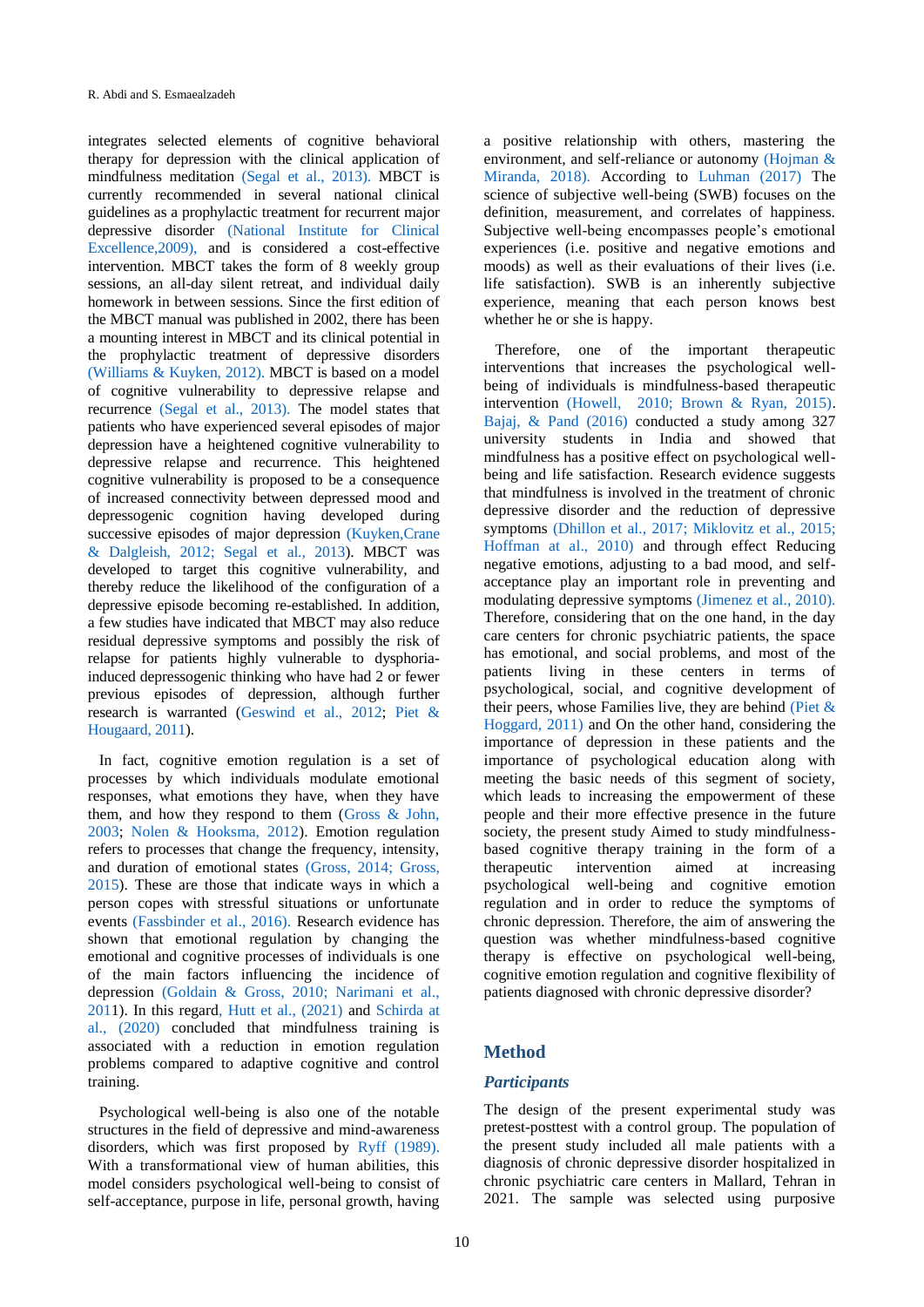sampling of 30 patients diagnosed with chronic depressive disorder hospitalized in the care and rehabilitation center for chronic psychiatric patients based on the psychiatrist's diagnostic interview in the patient file and structured clinical interview in this study. They were randomly assigned to the experimental group  $(n = 15)$  and the control group  $(n = 15)$ . The participants completed Beck Depression Inventory, Cognitive Emotion Regulation, and Psychological Well-Being Questionnaire in two sessions (pre-test and posttest). It was considered and was not presented to the educational control group during this period. Multivariate analysis of covariance was used for data analysis.

#### *Procedure*

In the present study, after coordination between the patients of the center based on the report of the center psychiatrist's diagnostic interview in the patient file and clinical interview, SCID was performed by a clinical psychologist with a Ph.D. degree and MBCT certification. Thirty patients with diagnostic criteria for chronic major depressive disorder were selected by purposive sampling method and randomly assigned to the experimental group  $(n = 15)$  and the control group  $(n = 15)$  $= 15$ ). The participants of the experimental group were trained for eight sessions (one and a half hours each session) using mindfulness-based cognitive therapy (MBCT) techniques by an interventionist with a doctorate in psychology with a certified MBCT course and Practiced. At the end of each session, participants were given homework. In order to ensure that mindfulness exercises are performed at rest (at home, outside of practice times), people were given an exercise registration checklist and asked to do the exercise at least twice a day and mark it on the relevant checklist. At the beginning of the next session, after receiving the checklist, the educational materials of the previous session were reviewed and the questions of the people were answered. After training and practice, in the experimental group, measurements related to each variable and a questionnaire were performed in both groups. Inclusion criteria: Individuals in the age range of 20 to 65 years who had been hospitalized for at least one year and had not undergone any other psychological treatment for 3 months before the treatment. A score higher than 30 in the Beck Depression Inventory and the drug dose remained constant for 8 weeks were among the inclusion criteria. Exclusion criteria: Patients who during treatment sessions, according to the diagnosis of the center psychiatrist, had a disorder other than depression and had suicidal ideation or attempted suicide in the past, also; Drug abuse, the presence of physical illnesses that cause symptoms (such as hypothyroidism), and two consecutive absences were considered as exclusion criteria.

#### **Instrument**

#### *Beck Depression Inventory (Second Edition) (BDI-II):*

<span id="page-2-0"></span>In this 21-item questionnaire and self-report scale, by [Beck, Steer and Brown \(1996\),](#page-6-1) according to the Likert scale, a score between 0 and 3 for each item has been compiled. These items in areas such as sadness, pessimism, feelings of disability and failure, guilt, sleep disturbance, change of appetite, self-loathing, etc. are so that 2 items are dedicated to cognition, 2 items to overt behaviors, 5 items to physical signs and 1 item to interpersonal semiotics. The validity and reliability of the original version have been confirmed in studies, including the Carmodi study in which the reliability coefficient (Cronbach's alpha) was 0.91 and the validity was 0.86 [\(Carmodi, 2005\).](#page-6-2) [Zemestani, & Fazeli Niker,](#page-9-2)  [\(2020\)](#page-9-2) research, the convergent and Cronbach's alpha coefficients of this scale were 0.78 and 0.82, respectively. This tool is used to measure the severity of depression in adults who have received a diagnosis of depressive disorder. And that's why we chose this tool.

#### <span id="page-2-7"></span>*Structured clinical interview, clinical version of chronic depressive disorder (SCID-5-CV DSM-5):*

<span id="page-2-6"></span><span id="page-2-5"></span><span id="page-2-4"></span><span id="page-2-1"></span>This clinical interview is a diagnostic tool, the first version of which was prepared by First, [Spitz, Gibbon,](#page-9-3)  [Williams in 1992.](#page-9-3) The reliability of SCID for several disorders was evaluated by group interviews through seven interviews and the acceptable kappa coefficient was reported to be 0.6 (The same source). But another study conducted in 2018 reported a Cronbach's alpha of more than 0.80 [\(Shankman et al., 2018\).](#page-8-10) The main advantage of this tool is its ease of use in clinical trials. Various studies have shown that the validity and validity of structured clinical interviews are desirabl[e](#page-7-15) [\(Grant et al., 2004](#page-7-15) [; Sharifi et al., 2009\).](#page-8-11) Was (with a coefficient above 0.6) and the overall agreement or total coefficient of 0.52 was good for the total review and 0.55 for the total lifetime diagnoses [\(Sharifi et al.,](#page-8-11)  [2009\).I](#page-8-11)n general, various studies on the validity and reliability of structured clinical interviews are desirable [\(Grant et al., 2004;](#page-7-15) [Sharifi et al., 2009\)](#page-8-11) in a study examining the normative characteristics of this tool in the Iranian population. In this study, the reliability coefficient a three-day to one-week retest was reported for various disorders from 0.74 to 0.98 and it was found that the sensitivity coefficient (0.54 to 0.86) and specific coefficient (0.63 to 0.96) were satisfactory.

#### *Cognitive emotion regulation (CERQ):*

<span id="page-2-3"></span><span id="page-2-2"></span>The questionnaire was developed in the Netherlands and has two versions, English and Dutch, and is a self-report tool that has 36 items in a five-point Likert form with a special form for adults and children [\(Garnfski & Kreich,](#page-8-12)  [2006\).](#page-8-12) In [Samani and Sadeghi \(2011\)](#page-8-13) in the secondorder factor analysis on the primary factors of the Cognitive Emotion Regulation Questionnaire, two general factors called maladaptive strategies (self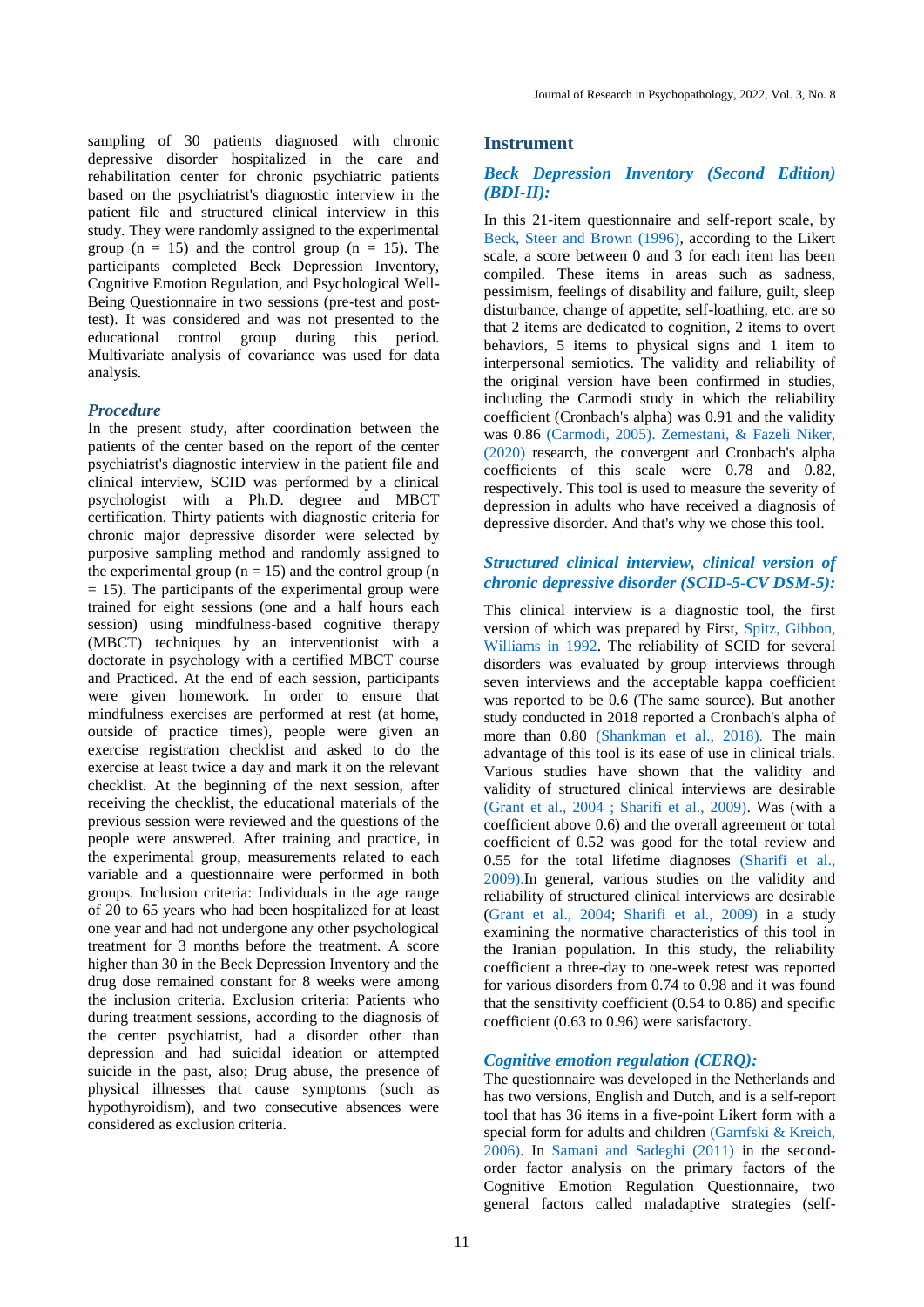blame, rumination, catastrophizing and blaming others)And adaptive strategies (positive refocus, planning, positive evaluation, vision development) were obtained, and because of measuring the cognitive regulation strategies of individuals in response to lifethreatening events, who have experienced negative events, this tool was selected. [Garnfski et al. \(2006\)](#page-8-12) reported good validity and validity for this questionnaire. The alpha coefficient for the subscales of this questionnaire was reported by [Granefski et al.](#page-8-12)  [\(2006\)](#page-8-12) in the range of 0.71 to 0.81. Psychometric adequacy of the Cognitive Emotion Regulation Questionnaire in Iran has been reported by [Samani and](#page-8-13)  [Sadeghi \(2011\).](#page-8-13) The alpha coefficient for these factors in Samani and Sadeghi research has been reported in the range of 0.62 to 0.92 and its retest coefficient in the range of 0.79 to 0.88.

#### *Psychological well-being questionnaire:*

Psychological Well-Being Questionnaire (18-item short form) was designed by [Ryff \(1989\)](#page-8-8) and revised in 2002. This version includes independence, mastery of the environment, personal growth, positive communication with others, purpose in life and self-acceptance. The sum of the scores of these six factors is calculated as the total score of psychological well-being. This test is a kind of self-assessment tool that is answered in a 6 point appendix from strongly agree to strongly disagree, with a higher score indicating better psychological wellbeing. Ryff (1989) presented the coefficient of similarity of the scales as follows: self-acceptance, 0.93, positive relationships with others 0.91, autonomy 0.76, mastery of the environment 0.90, purposeful life 0.90 and personal growth 0.87.

## *Mindfulness Based Cognitive Therapy Protocol (MBCT):*

<span id="page-3-0"></span>This protocol is further explained in the book [\(Crane,](#page-6-3)  [2009\)](#page-6-3) and selected from this book and is presented in Table 1. The meeting instructions are also contained in the book by [Segal et al., 2002\)](#page-8-14). Mindfulness-based cognitive therapy training was conducted in the form of 90-minute training sessions and 2 sessions per week for the experimental group. During the training sessions, all subjects of the experimental group were present and the description of the sessions is reported in the Table 1 below:

|  |  | Table 1. Summary of mindfulness training sessions |  |
|--|--|---------------------------------------------------|--|
|  |  |                                                   |  |

| <b>Meetings</b> | Objectives and content of the meetings                                                                                                                                                                                                                                                                                           |
|-----------------|----------------------------------------------------------------------------------------------------------------------------------------------------------------------------------------------------------------------------------------------------------------------------------------------------------------------------------|
| First           | Familiarity with depressive symptoms, treatment introduction and brief description of 8 sessions. Perform<br>meditations on eating a raisin, 30 minutes of body scan meditation. Homework and distribution of tapes                                                                                                              |
| Second          | Meditation Scanning the body Reviewing homework, barriers to practice, and mindfulness program<br>solutions for them to do meditation while sitting; and assigning homework: Relevant homework                                                                                                                                   |
| Third           | Practice seeing and hearing sitting meditation and breathing according to the bodily senses; Three minutes<br>of breathing space training, mindfulness movement training; Assignments: Sitting meditation, body scan, 3-<br>minute breathing space exercise, mindfulness of a new activity, and mindfulness of unpleasant events |
| Fourth          | Sitting meditation based on breathing, body sound and thoughts (which is a four-dimensional sitting<br>meditation); discussing a person's stress responses and reactions to difficult situations and alternative<br>attitudes and behaviors; mindful walking exercises and homework: Relevant homework.                          |
| Fifth           | Three-minute breathing space exercise; Discuss homework in groups of two; Mood exercises, thinking,<br>separate perspectives, four meditation exercises for 7 hours in a row; Tasks of choosing a combination and<br>preferences of meditations Breathing for three minutes in an unpleasant event and being mindful             |
| sixth           | Four-dimensional meditation and instant awareness: the best way to take care of yourself is to provide an<br>exercise that identifies unpleasant events, a three-minute breathing space; Homework: Do a combination of<br>meditation, three minutes of breathing in an unpleasant event.                                         |
| Seventh         | Discussion about the task of the previous session, practicing 3-minute breathing space; asking questions<br>about the overall efficiency of the sessions and the desire to continue                                                                                                                                              |
| Eighth          | Prepare subjects to complete treatment, summarize sessions, provide additional tips, and perform post-tests.                                                                                                                                                                                                                     |

#### **Results**

Demographic information of the research sample showed that the general sample of the study includes 30 male patients with a diagnosis of chronic depressive disorder and are in the age range (20-65 years). The frequency of the age group is in the range of 20-45 years with a frequency of 15 people and the frequency of the age group is in the range of 46-65 years with a frequency of 15 people. The mean and standard deviation of the whole sample is equal to  $75/21 \pm 10/03$ . Similarly, in terms of the level of education, 11 people had not formal education, 13 were undergraduates and 6 people had university education. Under the marital status, 14 were married, 7 were single and 9 had a deceased spouse.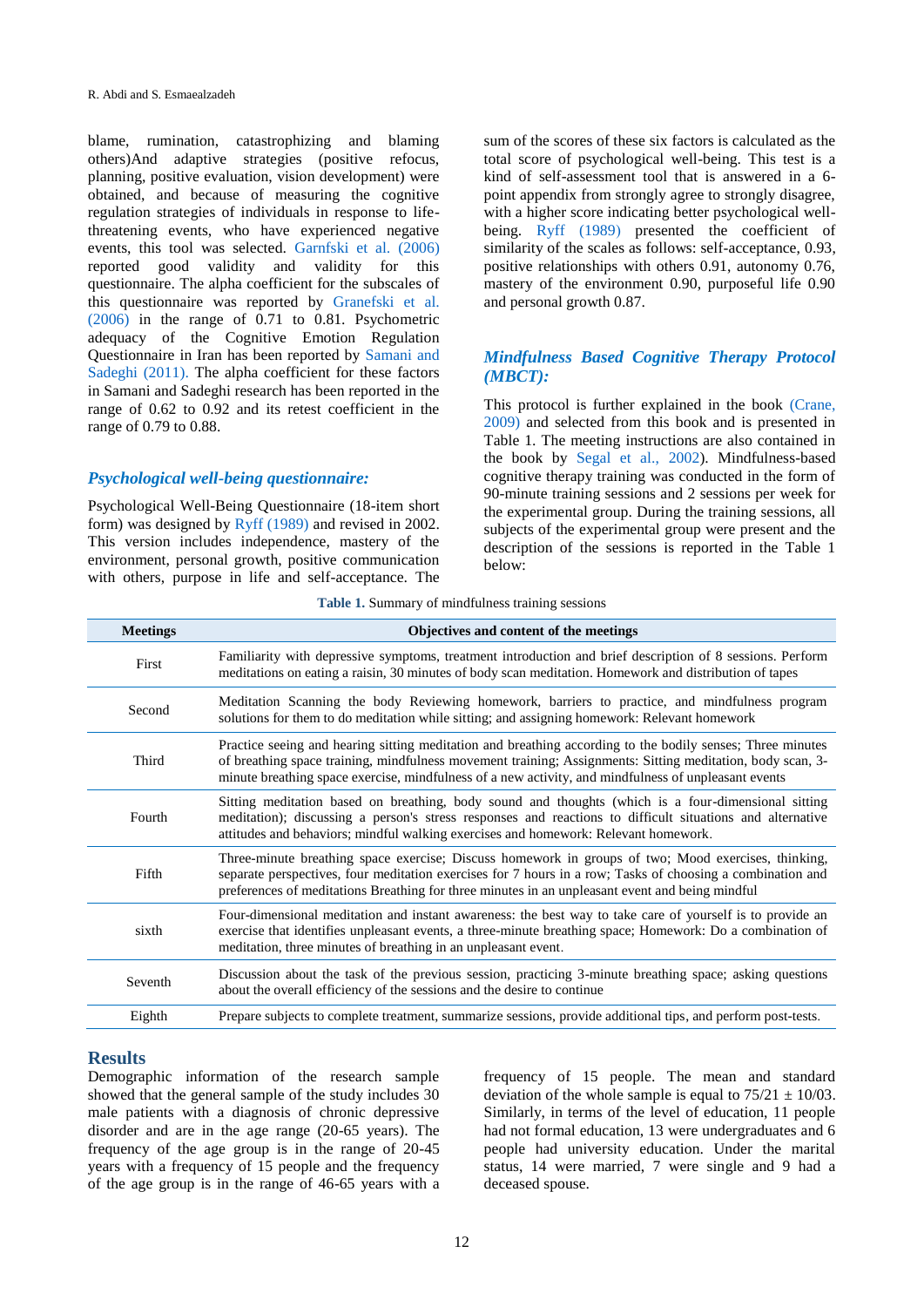| <b>Variable</b>             |              | <b>Test</b> |        | <b>Descriptive statistics</b> |                 |          |  |
|-----------------------------|--------------|-------------|--------|-------------------------------|-----------------|----------|--|
|                             | group        |             | Mean   | Std. Error                    | <b>Skewness</b> | kurtosis |  |
|                             | Experimental | pre-test    | 52.13  | 9.97                          | 0.41            | $-1.06$  |  |
| <b>Adaptive emotion</b>     |              | Post-test   | 60/60  | 9.12                          | 0.17            | $-1.25$  |  |
| adjustment                  | Control      | pre-test    | 52.06  | 8.94                          | 0.38            | $-1.23$  |  |
|                             |              | Post-test   | 51.13  | 9/97                          | 0.51            | $-0.97$  |  |
|                             |              | pre-test    | 49.86  | 10.19                         | 0.19            | $-1.17$  |  |
| <b>Incompatible emotion</b> | Experimental | Post-test   | 39.60  | 8.76                          | $-0.02$         | $-0.79$  |  |
| regulation                  | Control      | pre-test    | 51.26  | 9.39                          | 0.17            | $-1.17$  |  |
|                             |              | Post-test   | 52.00  | 9.86                          | $-0.06$         | $-0.87$  |  |
|                             | Experimental | pre-test    | 145.07 | 9.85                          | $-1.22$         | 1/96     |  |
| <b>Psychological well-</b>  |              | Post-test   | 170.07 | 7.40                          | $-0.17$         | $-1.36$  |  |
| being                       | Control      | pre-test    | 141.13 | 6.79                          | 0.44            | $-0.79$  |  |
|                             |              | Post-test   | 138.53 | 9.16                          | 0.03            | $-0.81$  |  |

**Table 2.** Descriptive statistics in cognitive regulation of emotion and psychological well-being

 The results of Table 2 show that in psychological well-being and adaptive emotion regulation, in the experimental group, the mean of post-test scores increased compared to the pre-test, and in the maladaptive emotion regulation variable in the experimental group, the mean of post-test scores increased. The test is reduced compared to the pre-test, but in the control group, no change is observed. In order to analyze the data and evaluate the effectiveness of the trainings on the research variables, the multivariate analysis of covariance test was used, so first, the underlying assumptions of this test were examined.

 In Table 2, the central indicators of mean and dispersion indices of standard deviation, skewness and elongation in the variables of cognitive regulation of emotion and psychological well-being are observed. Based on most sources, the distribution of scores in the range (-2 and 2) and the elongation in the range (-3 and 3) can be assumed to be normal. Therefore, the distribution of scores of cognitive emotion regulation (adaptive and maladaptive) and psychological wellbeing variables in both groups is normal.

|  |  |  | Table 3. Box's test of equality of covariance matrices |
|--|--|--|--------------------------------------------------------|
|  |  |  |                                                        |

|                                                 | $\mathbf{r}$ | $\bullet$ |   |
|-------------------------------------------------|--------------|-----------|---|
| the contract of the contract of the contract of |              | .         | . |

Before performing the analysis of covariance, its assumptions are examined in Table 3. The similarity of the variance-covariance matrices was observed (sig,  $0.713 < .05$ , F = 0.622, Box's M = 4.22). Then, the absence of effective skew data in the research variables, according to the skewness and elongation indices, was ensured. Also, Levene's test was used to test the assumption of homogeneity of variances which was consistent in the emotion regulation variable (Sig.  $=$  $0.581 < .01$ , F = 0.313), inconsistent (Sig. = 0.035 < .05, psychological well-being  $(F = 2.36)$  (Sig. = 0.0124, F = 2.51) were not significant. Therefore, the assumption of homogeneity of variances of all three variables was confirmed. According to the results of the hypotheses, the analysis of covariance was used. Then, we used covariance to compare the experimental and control groups based on post-test scores, after controlling the effect of pre-tests, to determine the effect of mindawareness-based cognitive therapy training intervention on emotion regulation and psychological well-being of the analysis. The results of the post-test are given in Table 4.

| Table 4. Multivariate analysis of covariance to compare experimental group independent variables |  |  |  |
|--------------------------------------------------------------------------------------------------|--|--|--|
|--------------------------------------------------------------------------------------------------|--|--|--|

|       | Test                          | Value | Df |        | Eta squared | Significance level |
|-------|-------------------------------|-------|----|--------|-------------|--------------------|
|       | Pilay effect                  | 0.95  |    | 148.79 | 0.95        | 0.001              |
| group | Lambda Wilkes                 | 0.04  |    | 148.79 | 0.95        | 0.001              |
|       | The effect of hoteling        | 19.40 |    | 148.79 | 0.95        | 0.001              |
|       | The biggest root of the error | 19.40 |    | 148.79 | 0.95        | 0.001              |

Significance levels of all tests in the Table 4 indicate that there is a significant difference between the experimental and control groups in at least one of the dependent variables (Sig.  $< .05$ ). To find out in which

variable there is a difference between the two groups, univariate analysis of covariance was used in the MANCOVA test, the results of which are reported in Table 5: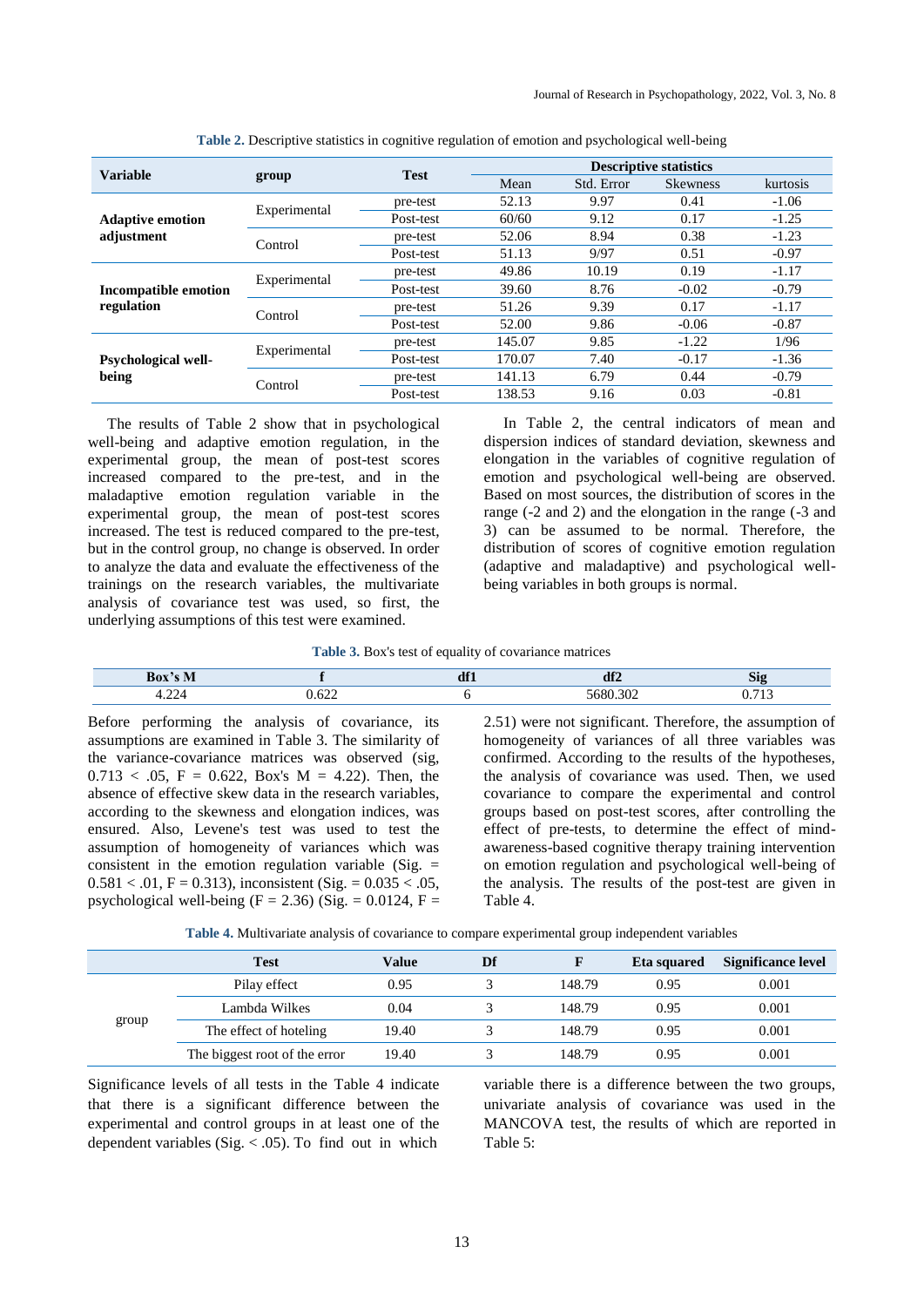|  |  |  |  | Table 5. Results of analysis of covariance by controlling the effect of pretest |  |
|--|--|--|--|---------------------------------------------------------------------------------|--|
|--|--|--|--|---------------------------------------------------------------------------------|--|

| Variable                        | Ms      |        | <b>Eta Squared</b> | Significance level |
|---------------------------------|---------|--------|--------------------|--------------------|
| Adaptive emotion adjustment     | 594.08  | 101.43 | 0.80               | $0.001\,$          |
| Incompatible emotion regulation | 904.55  | 93.24  | 0.78               | 0.001              |
| Psychological well-being        | 5880.56 | 134.17 | 0.84               | $0.001\,$          |

According to the results of analysis of covariance and F statistics and Sig.  $\lt$  .05, there is a significant difference in the variables of psychological well-being and adjustment of adaptive and maladaptive emotion between the experimental and control groups. There is a significant difference in the adaptive emotion regulation variable ( $F = 99.20$ , Sig. < .05) compared to the control group; therefore, the null hypothesis is rejected. The effect size is 0.80, which means 80% of the differences between individuals in the post-test scores of the relevant adaptive emotion regulation scale were due to experimental intervention (mindfulness training). In adjusting for maladaptive emotion, there is a significant difference in the post-test scores of the experimental and control groups according to  $(F = 93.87$  and Sig. < .05). The effect size is equal to 0.79. That is, 79% of the differences in the scores of individuals in the maladaptive emotion regulation test is related to experimental intervention (mindfulness training).

In the psychological well-being scale, according to (F  $= 174.30$  and Sig.  $< .05$ ), there is a significant difference in the post-test scores of the experimental and control groups and the effect size is equal to 0.87. In other words, membership in the experimental group explains about 87% the difference in post-test scores between the experimental and control groups. About 87% of the differences between the experimental and control groups on this scale was due to group membership and experimental intervention (mindfulness-based cognitive therapy training).

#### **Discussion**

As the results show, there is a significant difference between the experimental and control groups in at least one of the dependent variables. According to the results obtained from the analysis of covariance, there is a significant difference in the variables of psychological well-being and cognitive emotion regulation between the experimental and control groups. There is a significant difference in the psychological well-being variable compared to the control group; therefore, the null hypothesis is rejected. The effect size is equal to 87%; in other words, 87% of the differences between individuals in the post-test scores of psychological wellbeing was related to the effect of experimental intervention (mindfulness training). MBCT gives participants advanced self-awareness to better cope with stress and better interpersonal performance [\(Lau et al.,](#page-6-4)  [2007\).](#page-6-4) Their findings show that traditional cognitivebehavioral interventions such as activating behavior and creating a maintenance plan, may not be as necessary as previously thought to prevent recurrence.

The findings of the present study are consistent with

<span id="page-5-3"></span><span id="page-5-0"></span>the findings of Beyramey et al., and [Yaghoubi et al.](#page-9-4)  [\(2017\),](#page-9-4) [Jana-abadi et al., \(2017\),](#page-7-16) each of whom recognized the effectiveness of mindfulness skills training on the welfare and psychological component. The findings of the present study are also consistent with the studies of [Howell et al. \(2010\), Brown and](#page-7-11)  [Ryan \(2015\),](#page-6-5) [Bajaj and Pand \(2016\),](#page-6-0) [Fontaine-Zaragoza](#page-7-17)  [and Prakash \(2017\),](#page-7-17) which provide evidence of improved psychological and physical well-being. They introduced mindfulness training.

<span id="page-5-9"></span><span id="page-5-5"></span><span id="page-5-1"></span>In recent years, there has been a growing interest in the study of psychological well-being, and study in this area can be very important, especially for people with psychological disorders, because in these people are more likely to face difficult situations. Accordingly, one of the most important factors that lead to a negative change in nature and help us better understand the abilities of people with major depressive disorder is psychological well-being [\(Melendez et al., 2015\).](#page-8-15) Consistent with the present finding, the study by [Xiang](#page-9-5)  [and Yuan \(2021\)](#page-9-5) showed that "mindfulness directly and indirectly, through mediating variables, reduces negative emotion and leads to increased psychological well-being of individual" (p. 10). In fact, mindful people are better able to recognize, manage, and solve everyday problems [\(Statz, 2015;](#page-9-6) [Zidane et al., 2010\).](#page-9-7) In fact, when mindfulness increases, people's ability to stand back and observe states such as anxiety and depression increases. As a result, they are freed from automatic behavioral patterns and are no longer controlled through perceptions and re-perceptions of states such as anxiety and depression; rather, it uses the information that comes from these states and is associated with emotions, resulting in increased psychological wellbeing.

<span id="page-5-10"></span><span id="page-5-8"></span><span id="page-5-7"></span>On the other hand, the findings of the present study showed that there is a significant difference in the posttest scores of the experimental and control groups on the scale of cognitive emotion regulation. The findings of the present study were in line with the findings of [Salajegeh et al., \(202](#page-8-16)[0\), Zemestani and Fazeli Niker](#page-9-2)  [\(2020\),](#page-9-2) [Rocky and Naderi \(2019\)](#page-8-17) and Izadi and Taghiradeh (2022), which are evidence of effectiveness. They introduced mindfulness training in cognitive emotion regulation.

<span id="page-5-6"></span><span id="page-5-4"></span><span id="page-5-2"></span>Research has shown that emotional regulation by changing the emotional and cognitive processes of individuals is the main factor in the incidence of depression (Goldain & Gross, 2010; [Narimani et al.,](#page-8-6)  [2011\).](#page-8-6) In fact, the use of mindfulness therapy and the subsequent improvement of emotions enhances the individual's ability to regulate emotions and improve overall performance, allowing the individual to try and suppress emotion instead of trying to suppress it. They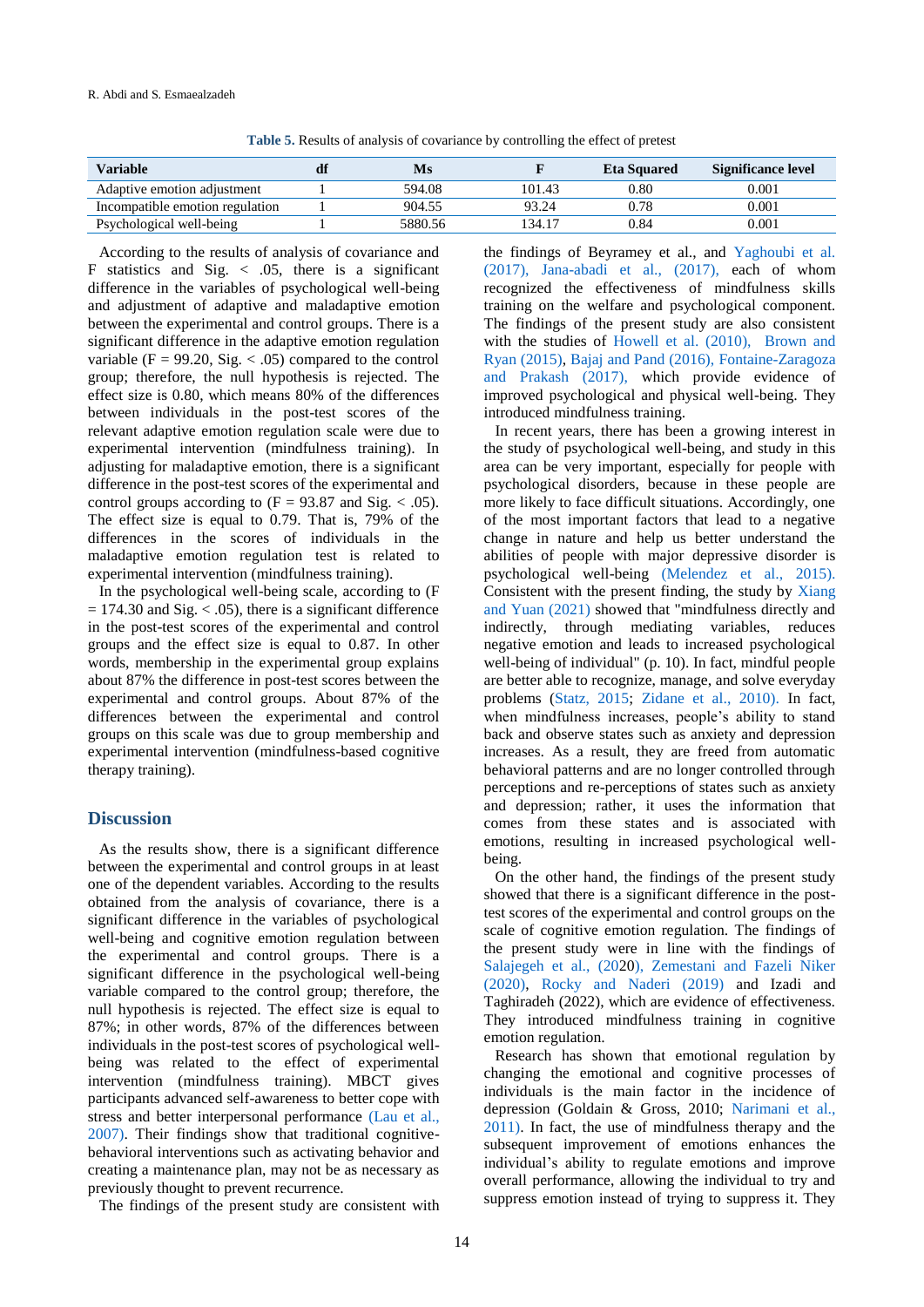accept their emotions (Huh et al., 2017). Research has shown that mindfulness therapy is associated with lower scores in emotion dysregulation and emotional avoidance. Based on such findings, it seems that mindfulness in this way can be effective on cognitive regulation of emotion in people with major depressive disorders.

#### **Conclusion**

In general, following the changes and deficiencies that occur during the hospitalization period of chronically depressed patients, it is necessary to develop a type of intervention that will help these individuals to achieve optimal strategies for better adaptation to the environment. The inactivity of depressed people and those living in chronic conditions and disability have led to research that made recommendations for special and disable groups and optimal health results from them, which is in line with WHO policies (Bull, et al., 2020). Mindfulness-based cognitive therapy is an integral part of mindfulness-based stress reduction therapy presented by Kabat-Zinn and Beck's cognitive therapy. This therapy was developed as a group therapy for people, who have a history of depression [\(Nobakht &](#page-8-18)  [Nikmanesh, 2019\).](#page-8-18) Mindfulness is one of the therapies whose effect on reducing psychological problems in various samples and especially depression has been confirmed [\(Goodarzi et al., 2019;](#page-7-18) [Tabatabai Nejad et al.,](#page-9-8)  [2019\).](#page-9-8) In fact, the effectiveness of mindfulness in improving the regulation of emotion, mood and emotions of depressed people based on principles such as staying in the present, observation without judgment, acceptance, raising awareness of experience and creating a consistent reaction is significant. Mindfulness improves the psychological well-being of the individual by increasing the level of concentration and level of collective consciousness during the day and night and reducing the inner resistance of the person in the implementation of personal decisions. Inside the person and increasing his level of concentration and not attaching to people's judgments at any time increases the improvement of life and emotions. Training to observe disturbing thoughts and emotions without judgment and receptivity instead of avoiding or engaging them mentally leads to increased awareness of experience and conscious and adaptive reactions and better control of unpleasant thoughts and emotions in patients with major depressive disorder, therefore, the continuation of mind exercises.

### **Disclosure Statement**

The author(s) declared no potential conflicts of interest with respect to the research, authorship, and/or publication of this article.

#### **ORCID**

**Susan Esmaealzadeh: <https://orcid.org/0000-0002-8569-9361>**

#### **References**

- <span id="page-6-4"></span>[A.Lau, Mark., V. Segal, Zindel, \(2007\), 4 -](file:///C:/Users/Rayansvc/AppData/Roaming/Microsoft/Word/A.Lau,%20Mark.,%20V.%20Segal,%20Zindel,%20(2007),%204%20-%20Mindfulness-Based%20Cognitive%20Therapy%20as%20a%20Relapse%20Prevention%20Approach%20to%20Depression,73-90) [Mindfulness-Based Cognitive Therapy](file:///C:/Users/Rayansvc/AppData/Roaming/Microsoft/Word/A.Lau,%20Mark.,%20V.%20Segal,%20Zindel,%20(2007),%204%20-%20Mindfulness-Based%20Cognitive%20Therapy%20as%20a%20Relapse%20Prevention%20Approach%20to%20Depression,73-90) as a Relapse [Prevention Approach to Depression,73-90.](file:///C:/Users/Rayansvc/AppData/Roaming/Microsoft/Word/A.Lau,%20Mark.,%20V.%20Segal,%20Zindel,%20(2007),%204%20-%20Mindfulness-Based%20Cognitive%20Therapy%20as%20a%20Relapse%20Prevention%20Approach%20to%20Depression,73-90) [doi:10.1016/B978-012369429-4/50034-3](https://doi.org/10.1016/B978-012369429-4/50034-3)
- [American Psychiatric Association. \(2013\). Diagnostic](#page-0-0)  [and statistical manual of mental disorders \(5th ed.\).](#page-0-0) [doi:10.1176/appi.books.9780890425596](https://doi.org/10.1176/appi.books.9780890425596)
- <span id="page-6-0"></span>[Bajaj, B., & Pande, N. \(2016\). Mediating role of](#page-2-0)  [resilience in the impact of mindfulness on life](#page-2-0) [satisfaction and affect as indices of subjective well](#page-2-0)[being. Explor: The Journal Personality and](#page-2-0)  Individual Differences, 93, 63–67. [doi:10.1016/j.paid.2015.09.005](#page-2-0)
- <span id="page-6-6"></span><span id="page-6-1"></span>[Beck, A. T., Steer, R. A., & Brown, G. K. \(1996\). Beck](#page-2-0)  [depression inventory \(BDI-II\) \(Vol. 10, p.](#page-2-0)  [s15327752jpa6703\\_13\). London, UK: Pearson.](#page-2-0)
- <span id="page-6-8"></span>[Beyrami, Mansour, Vahedi, Shahram & Sheikh](#page-5-0)  [Alizadeh, Siavash. \(2020\). The effectiveness of](#page-5-0)  [mindfulness training on psychological well-being](#page-5-0)  [with a modifying role in social development](#page-5-0)  goals.Explor: *[The Journal of Modern Psychological](#page-5-0)  [Research, 15](#page-5-0)* (59), 72-86. [https://psychologyj.tabrizu.ac.ir/article\\_11399\\_313e](https://psychologyj.tabrizu.ac.ir/article_11399_313e3d04a0ab132a51bec03587d57f7d.pdf) [3d04a0ab132a51bec03587d57f7d.pdf](https://psychologyj.tabrizu.ac.ir/article_11399_313e3d04a0ab132a51bec03587d57f7d.pdf)
- <span id="page-6-9"></span><span id="page-6-7"></span><span id="page-6-5"></span>[Brown, K.W., & Ryan, R.M. \(2015\). The benefits of](file:///C:/Users/Rayansvc/AppData/Roaming/Microsoft/Word/Brown,%20K.W.,%20&%20Ryan,%20R.M.%20(2015).%20The%20benefits%20of%20being%20present:%20mindfulness%20and%20its%20role%20in%20psychological%20well-being.%20Explor:The%20Journal%20J%20Pers%20Soc%20Psychol;%2084(4),822-48.%20https:/doi.org/10.1037/0022-3514.84.4.822)  [being present: mindfulness and its role in](file:///C:/Users/Rayansvc/AppData/Roaming/Microsoft/Word/Brown,%20K.W.,%20&%20Ryan,%20R.M.%20(2015).%20The%20benefits%20of%20being%20present:%20mindfulness%20and%20its%20role%20in%20psychological%20well-being.%20Explor:The%20Journal%20J%20Pers%20Soc%20Psychol;%2084(4),822-48.%20https:/doi.org/10.1037/0022-3514.84.4.822)  [psychological well-being. Explor:](file:///C:/Users/Rayansvc/AppData/Roaming/Microsoft/Word/Brown,%20K.W.,%20&%20Ryan,%20R.M.%20(2015).%20The%20benefits%20of%20being%20present:%20mindfulness%20and%20its%20role%20in%20psychological%20well-being.%20Explor:The%20Journal%20J%20Pers%20Soc%20Psychol;%2084(4),822-48.%20https:/doi.org/10.1037/0022-3514.84.4.822) *The Journal J [Pers Soc Psychol; 84](file:///C:/Users/Rayansvc/AppData/Roaming/Microsoft/Word/Brown,%20K.W.,%20&%20Ryan,%20R.M.%20(2015).%20The%20benefits%20of%20being%20present:%20mindfulness%20and%20its%20role%20in%20psychological%20well-being.%20Explor:The%20Journal%20J%20Pers%20Soc%20Psychol;%2084(4),822-48.%20https:/doi.org/10.1037/0022-3514.84.4.822)*(4),822-48. doi:10.1037/0022- [3514.84.4.822](file:///C:/Users/Rayansvc/AppData/Roaming/Microsoft/Word/Brown,%20K.W.,%20&%20Ryan,%20R.M.%20(2015).%20The%20benefits%20of%20being%20present:%20mindfulness%20and%20its%20role%20in%20psychological%20well-being.%20Explor:The%20Journal%20J%20Pers%20Soc%20Psychol;%2084(4),822-48.%20https:/doi.org/10.1037/0022-3514.84.4.822)
- <span id="page-6-2"></span>[Bull, Fiona. C , Al-Ansari, Salih. S ,Biddle, Stuart ,](#page-6-6)  [Borodulin, Katja , Buman, Matthew. P, Cardon,](#page-6-6)  [Greet, Carty, Catherine, Chaput, Jean-Philippe,](#page-6-6)  [Chastin, Sebastien , Chou, Roger, Dempsey, Paddy.](#page-6-6)  [C , DiPietro, Loretta. Ekelund, Ulf , Firth, Joseph ,](#page-6-6)  [Friedenreich, Christine. M and Garcia, Leandro and](#page-6-6)  [Gichu, Muthoni and Jago, Russell and Katzmarzyk,](#page-6-6)  [Peter T and Lambert, Estelle , Leitzmann, Michael ,](#page-6-6)  [Milton, Karen , Ortega, Francisco. B , Ranasinghe,](#page-6-6)  [Chathuranga , Stamatakis,](#page-6-6) Emmanuel , Tiedemann, [Anne , Troiano, Richard. P , van der Ploeg, Hidde.](#page-6-6)  [P, Wari, Vicky , Willumsen, Juana. F,2020. World](#page-6-6)  [Health Organization 2020 guidelines on physical](#page-6-6)  [activity and sedentary](#page-6-6) behavior. Bull FC, et al. Br J Sports Med  $2020;54:1451-1462$ . <doi:10.1136/bjsports-2020-102955>
- [Carmody D. P. \(2005\). Psychometric characteristics of](file:///C:/Users/AliSalmaniPsychology/OneDrive/دسکتاپ/مقاله%20های%20اساتید/مقالات%20مجله%20آسیب%20شناسی%20روانی/issue%208-3/Issue%208/Carmody%20D.%20P.%20(2005).%20Psychometric%20characteristics%20of%20the%20Beck%20Depression%20Inventory%20–II%20with%20college%20students%20of%20diverse%20ethnicity.%20International%20Journal%20of%20Psychiatry%20in%20Clinical%20Practice,%209(1),%2022%20–28.)  [the Beck Depression Inventory –II with college](file:///C:/Users/AliSalmaniPsychology/OneDrive/دسکتاپ/مقاله%20های%20اساتید/مقالات%20مجله%20آسیب%20شناسی%20روانی/issue%208-3/Issue%208/Carmody%20D.%20P.%20(2005).%20Psychometric%20characteristics%20of%20the%20Beck%20Depression%20Inventory%20–II%20with%20college%20students%20of%20diverse%20ethnicity.%20International%20Journal%20of%20Psychiatry%20in%20Clinical%20Practice,%209(1),%2022%20–28.)  [students of diverse ethnicity.](file:///C:/Users/AliSalmaniPsychology/OneDrive/دسکتاپ/مقاله%20های%20اساتید/مقالات%20مجله%20آسیب%20شناسی%20روانی/issue%208-3/Issue%208/Carmody%20D.%20P.%20(2005).%20Psychometric%20characteristics%20of%20the%20Beck%20Depression%20Inventory%20–II%20with%20college%20students%20of%20diverse%20ethnicity.%20International%20Journal%20of%20Psychiatry%20in%20Clinical%20Practice,%209(1),%2022%20–28.) *International Journal [of Psychiatry in Clinical](file:///C:/Users/AliSalmaniPsychology/OneDrive/دسکتاپ/مقاله%20های%20اساتید/مقالات%20مجله%20آسیب%20شناسی%20روانی/issue%208-3/Issue%208/Carmody%20D.%20P.%20(2005).%20Psychometric%20characteristics%20of%20the%20Beck%20Depression%20Inventory%20–II%20with%20college%20students%20of%20diverse%20ethnicity.%20International%20Journal%20of%20Psychiatry%20in%20Clinical%20Practice,%209(1),%2022%20–28.) Practice, 9*(1), 22 –28. [doi:10.1080/13651500510014800](https://doi.org/10.1080/13651500510014800)
- <span id="page-6-3"></span>Crane,Rebeca.(2009). Mindfulness-based cognitive therapy.Tehran: Besat Publishing Institute. (Aneseykhoshlahjeh,2011).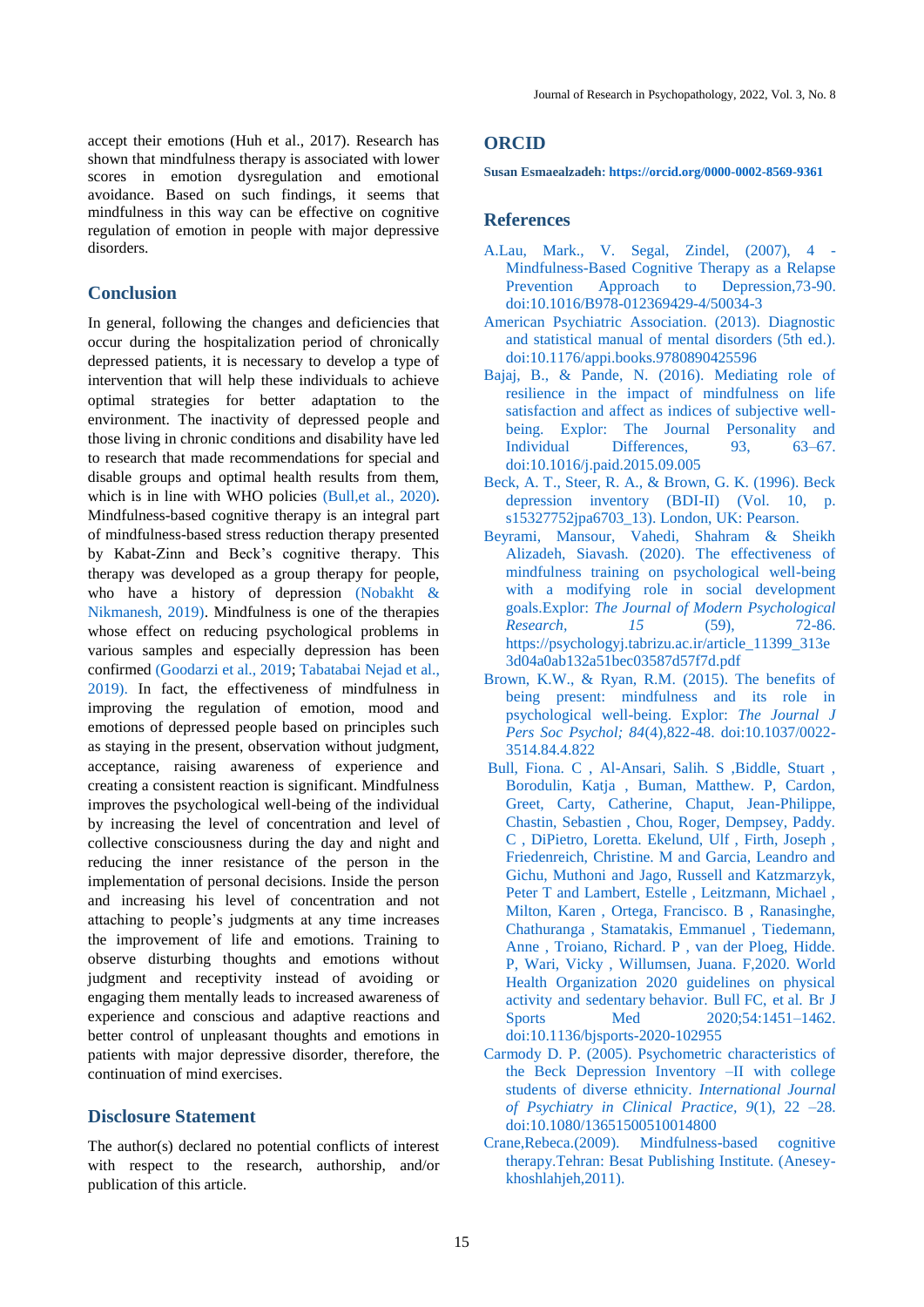- <span id="page-7-0"></span>[Dickerson, J. F., Lynch, F. L., Leo, M. C., DeBar, L. L.,](file:///C:/Users/Rayansvc/Downloads/Telegram%20Desktop/Dickerson,%20J.%20F.,%20Lynch,%20F.%20L.,%20Leo,%20M.%20C.,%20DeBar,%20L.%20L.,%20Pearson,%20J.,%20&%20Clarke,%20G.%20N.%20(2018).%20Cost%20–effectiveness%20of%20cognitive%20Behavioral%20Therapy%20for%20Depressed%20Youth%20Declining%20Antidepressants.%20141(2),%20e20171969)  [Pearson, J., & Clarke, G. N. \(2018\). Cost –](file:///C:/Users/Rayansvc/Downloads/Telegram%20Desktop/Dickerson,%20J.%20F.,%20Lynch,%20F.%20L.,%20Leo,%20M.%20C.,%20DeBar,%20L.%20L.,%20Pearson,%20J.,%20&%20Clarke,%20G.%20N.%20(2018).%20Cost%20–effectiveness%20of%20cognitive%20Behavioral%20Therapy%20for%20Depressed%20Youth%20Declining%20Antidepressants.%20141(2),%20e20171969) [effectiveness of cognitive Behavioral Therapy for](file:///C:/Users/Rayansvc/Downloads/Telegram%20Desktop/Dickerson,%20J.%20F.,%20Lynch,%20F.%20L.,%20Leo,%20M.%20C.,%20DeBar,%20L.%20L.,%20Pearson,%20J.,%20&%20Clarke,%20G.%20N.%20(2018).%20Cost%20–effectiveness%20of%20cognitive%20Behavioral%20Therapy%20for%20Depressed%20Youth%20Declining%20Antidepressants.%20141(2),%20e20171969)  [Depressed Youth Declining Antidepressants. 141\(2\),](file:///C:/Users/Rayansvc/Downloads/Telegram%20Desktop/Dickerson,%20J.%20F.,%20Lynch,%20F.%20L.,%20Leo,%20M.%20C.,%20DeBar,%20L.%20L.,%20Pearson,%20J.,%20&%20Clarke,%20G.%20N.%20(2018).%20Cost%20–effectiveness%20of%20cognitive%20Behavioral%20Therapy%20for%20Depressed%20Youth%20Declining%20Antidepressants.%20141(2),%20e20171969)  [e20171969.](file:///C:/Users/Rayansvc/Downloads/Telegram%20Desktop/Dickerson,%20J.%20F.,%20Lynch,%20F.%20L.,%20Leo,%20M.%20C.,%20DeBar,%20L.%20L.,%20Pearson,%20J.,%20&%20Clarke,%20G.%20N.%20(2018).%20Cost%20–effectiveness%20of%20cognitive%20Behavioral%20Therapy%20for%20Depressed%20Youth%20Declining%20Antidepressants.%20141(2),%20e20171969) [doi:10.1542/peds.2017-1969](https://doi.org/10.1542/peds.2017-1969)
- <span id="page-7-12"></span>[Dhillon, A., Sparkes, E. & Duarte, R.V,\(2017\).](#page-1-0)  [Mindfulness-Based Interventions During Pregnancy:](#page-1-0)  [a Systematic Review and Meta](#page-1-0)analysis. *[Mindfulness](#page-1-0)* 8(6)**,** 1421–1437. [doi:10.1007/s12671-017-0726-x](https://doi.org/10.1007/s12671-017-0726-x)
- <span id="page-7-7"></span>[Fassbinder, E., Schweiger, U., artius, D., Brand-de](file:///C:/Users/AliSalmaniPsychology/OneDrive/دسکتاپ/مقاله%20های%20اساتید/مقالات%20مجله%20آسیب%20شناسی%20روانی/issue%208-3/Issue%208/Fassbinder,%20E.,%20Schweiger,%20U.,%20artius,%20D.,%20Brand-de%20Wilde,%20O.,%20&%20Arntz,%20A.%20(2016).%20Emotion%20regulation%20in%20schema%20therapy%20and%20dialectical%20behavior%20therapy.explore:%20The%20journal%20Frontiers%20in%20Psychology,%207(1),%2013-73)  [Wilde, O., & Arntz, A. \(2016\). Emotion regulation](file:///C:/Users/AliSalmaniPsychology/OneDrive/دسکتاپ/مقاله%20های%20اساتید/مقالات%20مجله%20آسیب%20شناسی%20روانی/issue%208-3/Issue%208/Fassbinder,%20E.,%20Schweiger,%20U.,%20artius,%20D.,%20Brand-de%20Wilde,%20O.,%20&%20Arntz,%20A.%20(2016).%20Emotion%20regulation%20in%20schema%20therapy%20and%20dialectical%20behavior%20therapy.explore:%20The%20journal%20Frontiers%20in%20Psychology,%207(1),%2013-73)  [in schema therapy and dialectical behavior](file:///C:/Users/AliSalmaniPsychology/OneDrive/دسکتاپ/مقاله%20های%20اساتید/مقالات%20مجله%20آسیب%20شناسی%20روانی/issue%208-3/Issue%208/Fassbinder,%20E.,%20Schweiger,%20U.,%20artius,%20D.,%20Brand-de%20Wilde,%20O.,%20&%20Arntz,%20A.%20(2016).%20Emotion%20regulation%20in%20schema%20therapy%20and%20dialectical%20behavior%20therapy.explore:%20The%20journal%20Frontiers%20in%20Psychology,%207(1),%2013-73)  therapy.explore: *[The journal Frontiers in](file:///C:/Users/AliSalmaniPsychology/OneDrive/دسکتاپ/مقاله%20های%20اساتید/مقالات%20مجله%20آسیب%20شناسی%20روانی/issue%208-3/Issue%208/Fassbinder,%20E.,%20Schweiger,%20U.,%20artius,%20D.,%20Brand-de%20Wilde,%20O.,%20&%20Arntz,%20A.%20(2016).%20Emotion%20regulation%20in%20schema%20therapy%20and%20dialectical%20behavior%20therapy.explore:%20The%20journal%20Frontiers%20in%20Psychology,%207(1),%2013-73)  Psychology*,  $7(1)$ , [doi:10.3389/fpsyg.2016.01373](https://doi.org/10.3389/fpsyg.2016.01373)
- <span id="page-7-17"></span>[Fountain-Zaragoza, S., & Prakash, R. S. \(2017\).](#page-5-1)  [Mindfulness training for healthy aging: Impact on](#page-5-1)  [attention, well-being, and inflammation. Explor:](#page-5-1) *The Journal [Frontiers in Aging Neuroscience, volume 9,](#page-5-1)* [Article 11\(2017\). doi:10.3389/fnagi.2017.00011](#page-5-1)
- <span id="page-7-3"></span>Geswind, N., Peeters, [F., Drukker, M., Van Os, J., &](file:///C:/Users/Rayansvc/AppData/Roaming/Microsoft/Word/Geswind,%20N.,%20Peeters,%20F.,%20Drukker,%20M.,%20Van%20Os,%20J.,%20&%20Wichers,%20M.%20(2012).%20Mindfulness%20training%20increases%20momentary%20positive%20emotions%20and%20reward%20experience%20in%20adults%20vulnerable%20to%20depression:%20A%20randomized%20controlled%20trial.%20Journal%20of%20Consulting%20and%20Clinical%20Psychology,%2079,%20618–628.%20https:/doi.org/10.1037/a0024595)  [Wichers, M. \(2012\). Mindfulness training increases](file:///C:/Users/Rayansvc/AppData/Roaming/Microsoft/Word/Geswind,%20N.,%20Peeters,%20F.,%20Drukker,%20M.,%20Van%20Os,%20J.,%20&%20Wichers,%20M.%20(2012).%20Mindfulness%20training%20increases%20momentary%20positive%20emotions%20and%20reward%20experience%20in%20adults%20vulnerable%20to%20depression:%20A%20randomized%20controlled%20trial.%20Journal%20of%20Consulting%20and%20Clinical%20Psychology,%2079,%20618–628.%20https:/doi.org/10.1037/a0024595)  [momentary positive emotions and reward experience](file:///C:/Users/Rayansvc/AppData/Roaming/Microsoft/Word/Geswind,%20N.,%20Peeters,%20F.,%20Drukker,%20M.,%20Van%20Os,%20J.,%20&%20Wichers,%20M.%20(2012).%20Mindfulness%20training%20increases%20momentary%20positive%20emotions%20and%20reward%20experience%20in%20adults%20vulnerable%20to%20depression:%20A%20randomized%20controlled%20trial.%20Journal%20of%20Consulting%20and%20Clinical%20Psychology,%2079,%20618–628.%20https:/doi.org/10.1037/a0024595)  [in adults vulnerable to depression: A randomized](file:///C:/Users/Rayansvc/AppData/Roaming/Microsoft/Word/Geswind,%20N.,%20Peeters,%20F.,%20Drukker,%20M.,%20Van%20Os,%20J.,%20&%20Wichers,%20M.%20(2012).%20Mindfulness%20training%20increases%20momentary%20positive%20emotions%20and%20reward%20experience%20in%20adults%20vulnerable%20to%20depression:%20A%20randomized%20controlled%20trial.%20Journal%20of%20Consulting%20and%20Clinical%20Psychology,%2079,%20618–628.%20https:/doi.org/10.1037/a0024595)  controlled trial. *[Journal of Consulting and Clinical](file:///C:/Users/Rayansvc/AppData/Roaming/Microsoft/Word/Geswind,%20N.,%20Peeters,%20F.,%20Drukker,%20M.,%20Van%20Os,%20J.,%20&%20Wichers,%20M.%20(2012).%20Mindfulness%20training%20increases%20momentary%20positive%20emotions%20and%20reward%20experience%20in%20adults%20vulnerable%20to%20depression:%20A%20randomized%20controlled%20trial.%20Journal%20of%20Consulting%20and%20Clinical%20Psychology,%2079,%20618–628.%20https:/doi.org/10.1037/a0024595)  Psychology,* 79, 618–628. [doi:10.1037/a0024595](file:///C:/Users/Rayansvc/AppData/Roaming/Microsoft/Word/Geswind,%20N.,%20Peeters,%20F.,%20Drukker,%20M.,%20Van%20Os,%20J.,%20&%20Wichers,%20M.%20(2012).%20Mindfulness%20training%20increases%20momentary%20positive%20emotions%20and%20reward%20experience%20in%20adults%20vulnerable%20to%20depression:%20A%20randomized%20controlled%20trial.%20Journal%20of%20Consulting%20and%20Clinical%20Psychology,%2079,%20618–628.%20https:/doi.org/10.1037/a0024595)
- <span id="page-7-8"></span>[Goldin, P. R., & Gross, J. J. \(2010\). Effects of](#page-1-1)  [mindfulness-based stress reduction \(MBSR\) on](#page-1-1)  [emotion regulation in social anxiety disorder.](#page-1-1)  *Emotion, 10*[\(1\), 83–91. doi:10.1037/a0018441](#page-1-1)
- <span id="page-7-18"></span>[Goodarzi, M., Ghasemi, N., Mirdrikond, F., &](#page-6-7)  [Gholamrezaei, S. \(2019\). The effectiveness of](#page-6-7)  [mindfulness-based cognitive therapy on positive and](#page-6-7)  [negative emotions, psychological flexibility, and](#page-6-7)  [mindfulness components of people with depressive](#page-6-7) symptoms. Explor: *The [Journal Psychology and](#page-6-7)  [Cognitive Psychiatry, 5](#page-6-7)* (5), 53-68. [doi:10.29252/shenakht.5.5.53](http://dx.doi.org/10.29252/shenakht.5.5.53)
- <span id="page-7-15"></span>[Grant, J.E., Steinberg, M.A., Kim, S.W. Rounsaville.,](#page-2-1)  [B.J. & Potenza, M.N. \(2004\). Preliminary validity](#page-2-1)  [and reliability testing of a structured clinical](#page-2-1)  [interview for pathological gambling.](#page-2-1) *Psychiatry [Research, 128](#page-2-1)* (1), 79-88. [doi:10.1016/j.psychres.2004.05.006](#page-2-1)
- <span id="page-7-5"></span>Gross, J. J. (2014). [Emotion regulation: Conceptual and](#page-1-2)  [empirical foundations. Handbook of emotion](#page-1-2)  [regulation. \( Vol. 2\). Handbook of emotion](#page-1-2)  [regulation \(pp. 3–20\).](#page-1-2)
- <span id="page-7-6"></span>[Gross, J. J. \(2015\). The extended process model of](file:///C:/Users/Rayansvc/AppData/Roaming/Microsoft/Word/Gross,%20J.%20J.%20(2015).%20The%20extended%20process%20model%20of%20emotion%20regulation:%20Elaborations,%20applications,%20and%20future%20directions.%20Psychological%20Inquiry,%2026(1),%20130–137.%20%0bhttps:/doi.org/10.1080/1047840X.2015.989751)  [emotion regulation: Elaborations, applications, and](file:///C:/Users/Rayansvc/AppData/Roaming/Microsoft/Word/Gross,%20J.%20J.%20(2015).%20The%20extended%20process%20model%20of%20emotion%20regulation:%20Elaborations,%20applications,%20and%20future%20directions.%20Psychological%20Inquiry,%2026(1),%20130–137.%20%0bhttps:/doi.org/10.1080/1047840X.2015.989751)  future directions. *[Psychological Inquiry, 26](file:///C:/Users/Rayansvc/AppData/Roaming/Microsoft/Word/Gross,%20J.%20J.%20(2015).%20The%20extended%20process%20model%20of%20emotion%20regulation:%20Elaborations,%20applications,%20and%20future%20directions.%20Psychological%20Inquiry,%2026(1),%20130–137.%20%0bhttps:/doi.org/10.1080/1047840X.2015.989751)*(1), 130– 137. [doi:10.1080/1047840X.2015.989751](file:///C:/Users/Rayansvc/AppData/Roaming/Microsoft/Word/Gross,%20J.%20J.%20(2015).%20The%20extended%20process%20model%20of%20emotion%20regulation:%20Elaborations,%20applications,%20and%20future%20directions.%20Psychological%20Inquiry,%2026(1),%20130–137.%20%0bhttps:/doi.org/10.1080/1047840X.2015.989751)
- <span id="page-7-4"></span>[Gross, J. J., & John, O. P\(2003\). \(F\). Individual](#page-1-3)  [differences in two emotion regulation processes,](#page-1-3)  [implications for affect, relationships, and well-being.](#page-1-3)  *[Journal of Personality and Social Psychology](#page-1-3)*, *85*[\(2\), 348-362.](#page-1-3) [doi:10.1037/0022-3514.85.2.348](https://doi.org/10.1037/0022-3514.85.2.348)
- [Hofmann, S.G., Sawyer, A.T., Witt, A.A. \(2010\). The](#page-1-4)  [effect of mindfulness-based therapy on anxiety and](#page-1-4)  [depression: A meta-analytic review.](#page-1-4) *Journal of [Consult and Clinical Psychology, 789](#page-1-4)*(2), 169-183. [doi:10.1037/a0018555](https://doi.org/10.1037/a0018555)
- <span id="page-7-10"></span>[Hojman, D. A., & Miranda, Á. \(2018\). Agency, Human](#page-1-5)  [Dignity, and Subjective Well-being.](#page-1-5) *World Development.* [101, 1-15.](#page-1-5) [doi:10.1016/j.worlddev.2017.07.029](https://doi.org/10.1016/j.worlddev.2017.07.029)
- <span id="page-7-11"></span>[Howell, A. J., Digdon, N., Buro, K. \(2010\),](#page-1-6)  ["Mindfulness predicts sleep-related selfregulation](#page-1-6)  and well-being", *[Personality and Individual](#page-1-6)  Differences*[, 48, 419-424.](#page-1-6) [doi:10.1016/j.paid.2009.11.009](https://doi.org/10.1016/j.paid.2009.11.009)
- [Huh, H. J., Kim, K. H., Lee, H. K., & Chae, J. H.](file:///C:/Users/AliSalmaniPsychology/OneDrive/دسکتاپ/مقاله%20های%20اساتید/مقالات%20مجله%20آسیب%20شناسی%20روانی/issue%208-3/Issue%208/Huh,%20H.%20J.,%20Kim,%20K.%20H.,%20Lee,%20H.%20K.,%20&%20Chae,%20J.%20H.%20(2017).%20The%20relationship%20between%20childhood%20trauma%20and%20the%20severity%20of%20adulthood%20depression%20and%20anxiety%20symptoms%20in%20a%20clinical%20sample:%20The%20mediating%20role%20of%20cognitive%20emotion%20regulation%20strategies.%20Journal%20of%20affective%20disorders,%20213(1),%2044-58)  [\(2017\). The relationship between childhood trauma](file:///C:/Users/AliSalmaniPsychology/OneDrive/دسکتاپ/مقاله%20های%20اساتید/مقالات%20مجله%20آسیب%20شناسی%20روانی/issue%208-3/Issue%208/Huh,%20H.%20J.,%20Kim,%20K.%20H.,%20Lee,%20H.%20K.,%20&%20Chae,%20J.%20H.%20(2017).%20The%20relationship%20between%20childhood%20trauma%20and%20the%20severity%20of%20adulthood%20depression%20and%20anxiety%20symptoms%20in%20a%20clinical%20sample:%20The%20mediating%20role%20of%20cognitive%20emotion%20regulation%20strategies.%20Journal%20of%20affective%20disorders,%20213(1),%2044-58)  [and the severity of adulthood depression and anxiety](file:///C:/Users/AliSalmaniPsychology/OneDrive/دسکتاپ/مقاله%20های%20اساتید/مقالات%20مجله%20آسیب%20شناسی%20روانی/issue%208-3/Issue%208/Huh,%20H.%20J.,%20Kim,%20K.%20H.,%20Lee,%20H.%20K.,%20&%20Chae,%20J.%20H.%20(2017).%20The%20relationship%20between%20childhood%20trauma%20and%20the%20severity%20of%20adulthood%20depression%20and%20anxiety%20symptoms%20in%20a%20clinical%20sample:%20The%20mediating%20role%20of%20cognitive%20emotion%20regulation%20strategies.%20Journal%20of%20affective%20disorders,%20213(1),%2044-58)  [symptoms in a clinical sample: The mediating role](file:///C:/Users/AliSalmaniPsychology/OneDrive/دسکتاپ/مقاله%20های%20اساتید/مقالات%20مجله%20آسیب%20شناسی%20روانی/issue%208-3/Issue%208/Huh,%20H.%20J.,%20Kim,%20K.%20H.,%20Lee,%20H.%20K.,%20&%20Chae,%20J.%20H.%20(2017).%20The%20relationship%20between%20childhood%20trauma%20and%20the%20severity%20of%20adulthood%20depression%20and%20anxiety%20symptoms%20in%20a%20clinical%20sample:%20The%20mediating%20role%20of%20cognitive%20emotion%20regulation%20strategies.%20Journal%20of%20affective%20disorders,%20213(1),%2044-58)  [of cognitive emotion regulation strategies.](file:///C:/Users/AliSalmaniPsychology/OneDrive/دسکتاپ/مقاله%20های%20اساتید/مقالات%20مجله%20آسیب%20شناسی%20روانی/issue%208-3/Issue%208/Huh,%20H.%20J.,%20Kim,%20K.%20H.,%20Lee,%20H.%20K.,%20&%20Chae,%20J.%20H.%20(2017).%20The%20relationship%20between%20childhood%20trauma%20and%20the%20severity%20of%20adulthood%20depression%20and%20anxiety%20symptoms%20in%20a%20clinical%20sample:%20The%20mediating%20role%20of%20cognitive%20emotion%20regulation%20strategies.%20Journal%20of%20affective%20disorders,%20213(1),%2044-58) *Journal [of affective disorders,](file:///C:/Users/AliSalmaniPsychology/OneDrive/دسکتاپ/مقاله%20های%20اساتید/مقالات%20مجله%20آسیب%20شناسی%20روانی/issue%208-3/Issue%208/Huh,%20H.%20J.,%20Kim,%20K.%20H.,%20Lee,%20H.%20K.,%20&%20Chae,%20J.%20H.%20(2017).%20The%20relationship%20between%20childhood%20trauma%20and%20the%20severity%20of%20adulthood%20depression%20and%20anxiety%20symptoms%20in%20a%20clinical%20sample:%20The%20mediating%20role%20of%20cognitive%20emotion%20regulation%20strategies.%20Journal%20of%20affective%20disorders,%20213(1),%2044-58)* 213(1), 44-58. [doi:10.1016/j.jad.2017.02.009](https://doi.org/10.1016/j.jad.2017.02.009.)
- <span id="page-7-9"></span>[Hut, M., Glass, C. R., Degnan, K. A., & Minkler, T. O.](#page-1-7)  [\(2021\). The effects of mindfulness training on](#page-1-7)  [mindfulness, anxiety, emotion dysregulation, and](#page-1-7)  [performance satisfaction among female student](#page-1-7)[athletes: The moderating role of age.](#page-1-7) *Asian Journal [of Sport and Exercise Psychology, 1\(2\), 75–82.](#page-1-7)* [doi:10.1016/j.ajsep.2021.06.002](#page-1-7)
- [Izadi, Mahvash.& Taghizadeh, Mohammad Ehsan](#page-5-2)  [.\(1400\). The effectiveness of mindfulness-based](#page-5-2)  [cognitive therapy \(MBCT\) on emotional regulation](#page-5-2)  [and self-awareness of adolescent girls.Explor:](#page-5-2) *The [Journal of Health Psychology and Social Behavior 1](#page-5-2)*  (1)15-30. [doi:10.30495/HPSBJOURNA.2021.680959](#page-5-2)
- <span id="page-7-16"></span>[Jana Abadi., Hossein, Cocoon., Leila,Salmabadi.,](#page-5-3)  [Mojtaba& Tirani Rad, Ali.\(2016\).The effectiveness](#page-5-3)  [of mindfulness skills training on job stress and](#page-5-3)  [psychological well-being of female teachers.Explor:](#page-5-3)  *[The Iranian Journal of Occupational Health. 13 \(](#page-5-3)*6), [69-58.http://ioh.iums.ac.ir/article-1-1574-fa.html](#page-5-3)
- <span id="page-7-14"></span>[Jimenez, S. S., Niles, B. L., & Park, C. L. \(2010\). A](file:///C:/Users/Rayansvc/AppData/Roaming/Microsoft/Word/Jimenez,%20S.%20S.,%20Niles,%20B.%20L.,%20&%20Park,%20C.%20L.%20(2010).%20A%20mindfulness%20model%20of%20affect%20regulation%20and%20depressive%20symptoms:%20Positive%20emotions,%20mood%20regulation%20expectancies,%20and%20self-acceptance%20as%20regulatory%20mechanisms.%20Personality%20and%20Individual%20Differences,%2049(6),%20645–650%20https:/psycnet.apa.org/doi/10.1016/j.paid.2010.05.041)  [mindfulness model of affect regulation and](file:///C:/Users/Rayansvc/AppData/Roaming/Microsoft/Word/Jimenez,%20S.%20S.,%20Niles,%20B.%20L.,%20&%20Park,%20C.%20L.%20(2010).%20A%20mindfulness%20model%20of%20affect%20regulation%20and%20depressive%20symptoms:%20Positive%20emotions,%20mood%20regulation%20expectancies,%20and%20self-acceptance%20as%20regulatory%20mechanisms.%20Personality%20and%20Individual%20Differences,%2049(6),%20645–650%20https:/psycnet.apa.org/doi/10.1016/j.paid.2010.05.041)  [depressive symptoms: Positive emotions, mood](file:///C:/Users/Rayansvc/AppData/Roaming/Microsoft/Word/Jimenez,%20S.%20S.,%20Niles,%20B.%20L.,%20&%20Park,%20C.%20L.%20(2010).%20A%20mindfulness%20model%20of%20affect%20regulation%20and%20depressive%20symptoms:%20Positive%20emotions,%20mood%20regulation%20expectancies,%20and%20self-acceptance%20as%20regulatory%20mechanisms.%20Personality%20and%20Individual%20Differences,%2049(6),%20645–650%20https:/psycnet.apa.org/doi/10.1016/j.paid.2010.05.041)  [regulation expectancies, and self-acceptance as](file:///C:/Users/Rayansvc/AppData/Roaming/Microsoft/Word/Jimenez,%20S.%20S.,%20Niles,%20B.%20L.,%20&%20Park,%20C.%20L.%20(2010).%20A%20mindfulness%20model%20of%20affect%20regulation%20and%20depressive%20symptoms:%20Positive%20emotions,%20mood%20regulation%20expectancies,%20and%20self-acceptance%20as%20regulatory%20mechanisms.%20Personality%20and%20Individual%20Differences,%2049(6),%20645–650%20https:/psycnet.apa.org/doi/10.1016/j.paid.2010.05.041)  regulatory mechanisms. *[Personality and Individual](file:///C:/Users/Rayansvc/AppData/Roaming/Microsoft/Word/Jimenez,%20S.%20S.,%20Niles,%20B.%20L.,%20&%20Park,%20C.%20L.%20(2010).%20A%20mindfulness%20model%20of%20affect%20regulation%20and%20depressive%20symptoms:%20Positive%20emotions,%20mood%20regulation%20expectancies,%20and%20self-acceptance%20as%20regulatory%20mechanisms.%20Personality%20and%20Individual%20Differences,%2049(6),%20645–650%20https:/psycnet.apa.org/doi/10.1016/j.paid.2010.05.041)  [Differences, 49](file:///C:/Users/Rayansvc/AppData/Roaming/Microsoft/Word/Jimenez,%20S.%20S.,%20Niles,%20B.%20L.,%20&%20Park,%20C.%20L.%20(2010).%20A%20mindfulness%20model%20of%20affect%20regulation%20and%20depressive%20symptoms:%20Positive%20emotions,%20mood%20regulation%20expectancies,%20and%20self-acceptance%20as%20regulatory%20mechanisms.%20Personality%20and%20Individual%20Differences,%2049(6),%20645–650%20https:/psycnet.apa.org/doi/10.1016/j.paid.2010.05.041)*(6), 645–650
- [https://psycnet.apa.org/doi/10.1016/j.paid.2010.05.041](file:///C:/Users/Rayansvc/AppData/Roaming/Microsoft/Word/Jimenez,%20S.%20S.,%20Niles,%20B.%20L.,%20&%20Park,%20C.%20L.%20(2010).%20A%20mindfulness%20model%20of%20affect%20regulation%20and%20depressive%20symptoms:%20Positive%20emotions,%20mood%20regulation%20expectancies,%20and%20self-acceptance%20as%20regulatory%20mechanisms.%20Personality%20and%20Individual%20Differences,%2049(6),%20645–650%20https:/psycnet.apa.org/doi/10.1016/j.paid.2010.05.041)
- <span id="page-7-1"></span>[Klein, J. P., Becker, B., Hurlemann, R., Scheibe, C.,](#page-0-1)  [Colla, M., & Heuser, I. \(2014\). Effect of specific](#page-0-1)  [psychotherapy for chronic depression on neural](#page-0-1)  [Responses to emotional faces.](#page-0-1) *Journal of Affective [Disorders, 166, 93–97.](#page-0-1)* [doi:10.1016/j.jad.2014.04.055](#page-0-1)
- <span id="page-7-13"></span><span id="page-7-2"></span>[Kuyken, W., Crane, R., & Dalgleish, T. \(2012\). Does](#page-1-8)  [mindfulness-based cognitive therapy prevent](#page-1-8)  depressive relapse? *[British Medical Journa](#page-1-8)*l, 345, [e7194. doi:10. 1136/bmj.e7194.](#page-1-8)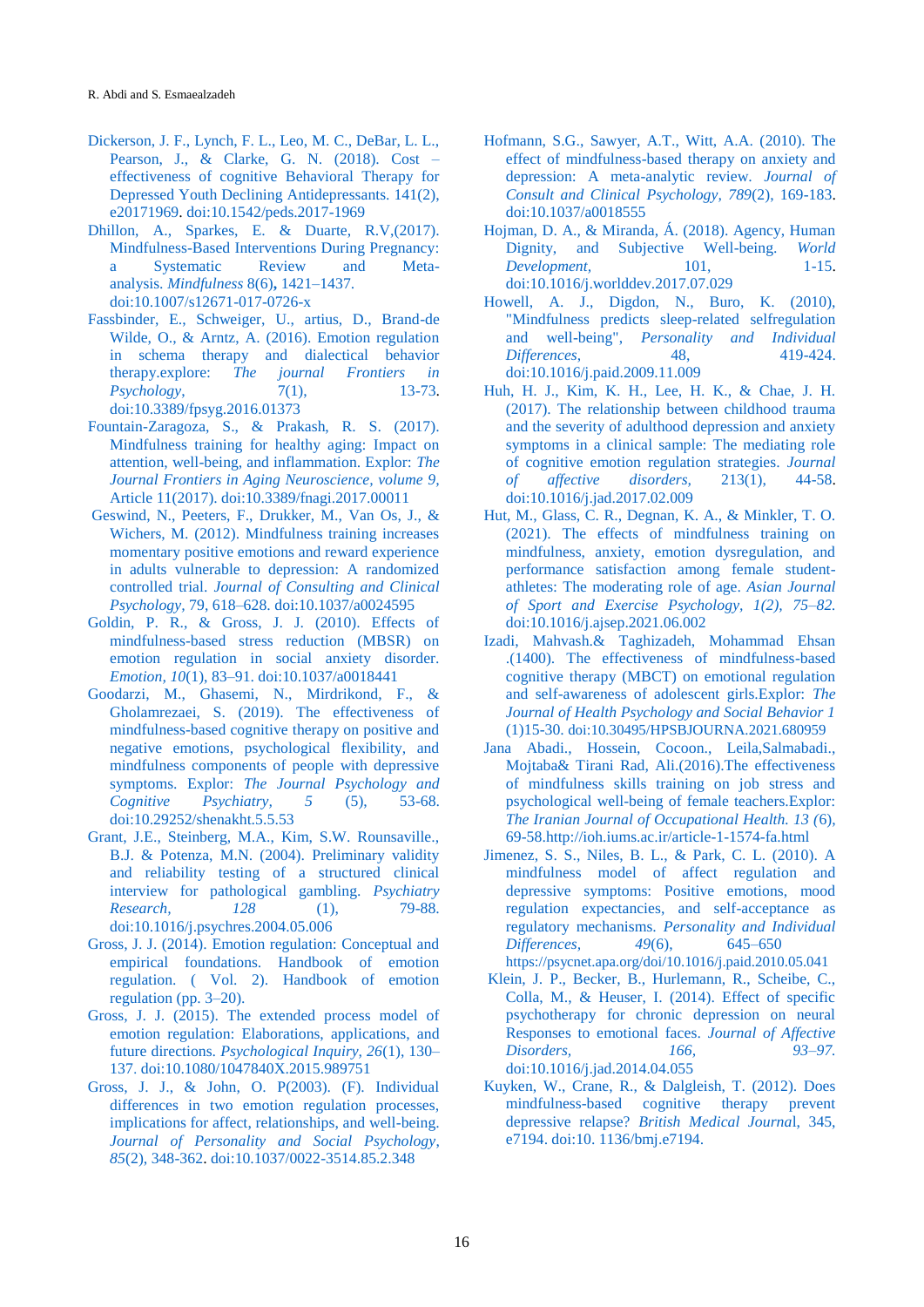- [Liu, D. Y., & Thompson, R. J. \(2017\). Selection and](#page-5-4)  [implementation of emotion regulation strategies in](#page-5-4)  [major depressive disorder: An integrative review.](#page-5-4)  *[Clinical Psychology](#page-5-4) Review*, 57, 183–194. [doi:10.1016/j.cpr.2017.07.004](https://doi.org/10.1016/j.cpr.2017.07.004)
- <span id="page-8-9"></span>[Luhman, M. \(2017\). Using big data to study subjective](#page-1-9)  well-being. *[Current Opinion in Behavioral Sciences,](#page-1-9)*  [18\(Supplement C\), 28-33.](#page-1-9)  [doi:10.1016/j.cobeha.2017.07.006](https://doi.org/10.1016/j.cobeha.2017.07.006)
- <span id="page-8-1"></span>[Majd, M., Saunders, E. F. H., and Engeland, C. G.](#page-0-2)  [\(2020\). Inflammation and the dimensions of](#page-0-2)  depression: a review. *[Front. Neuroendocrinol.](#page-0-2)* [56,100800. doi:10.1016/j.yfrne.2019.100800](#page-0-2)
- <span id="page-8-15"></span>[Meléndez J., florB, Fortuna., Sales, A& Mayordomo](#page-5-5)  [,T.\(2015\). The effects of instrumental reminiscence](#page-5-5)  [on resilience and coping in elderly. Archives of](#page-5-5)  [gerontology and geriatrics, 60\(2\), 294-298.](#page-5-5)  [doi:10.1016/j.archger.2014.12.001](#page-5-5)
- [Miklowitz, D. J., Semple, R. J., Hauser, M., Elkun, D.,](#page-1-10)  [Weintraub, M .J., & Dimidjian, S. \(2015\).](#page-1-10)  [Mindfulness-based cognitive therapy for perinatal](#page-1-10)  [women with depression or bipolar spectrum](#page-1-10)  disorder. *[Cognitive Therapy and Research, 39\(](#page-1-10)*5), [590-600. doi: 10.1007/s10608-015-9681-9](#page-1-10)
- <span id="page-8-12"></span>[Nadia,Garnefski.,Vivian,Kraaij,Cognitive emotion](#page-2-2)  [regulation questionnaire –](#page-2-2) development of a short [18-item version \(CERQ-short\),Personality and](#page-2-2)  [Individual Differences, 41, \(6\),2006, 1045-](#page-2-2) [1053,ISSN 0191-8869.](#page-2-2) [doi:10.1016/j.paid.2006.04.010](https://doi.org/10.1016/j.paid.2006.04.010)
- <span id="page-8-3"></span>[National Institute for Clinical Excellence \(2009\).](National%20Institute%20for%20Clinical%20Excellence%20(2009).%20Depression:%20The%20treatment%20and%20management%20of%20depression%20in%20adults.%20http:/www.nmhdu.org.uk/silo/files/depression-in-adults-nice-guideline-update-oct-09.pd)  [Depression: The treatment and management of](National%20Institute%20for%20Clinical%20Excellence%20(2009).%20Depression:%20The%20treatment%20and%20management%20of%20depression%20in%20adults.%20http:/www.nmhdu.org.uk/silo/files/depression-in-adults-nice-guideline-update-oct-09.pd)  depression in adults. [http://www.nmhdu.org.uk/silo/files/depression-in](National%20Institute%20for%20Clinical%20Excellence%20(2009).%20Depression:%20The%20treatment%20and%20management%20of%20depression%20in%20adults.%20http:/www.nmhdu.org.uk/silo/files/depression-in-adults-nice-guideline-update-oct-09.pd)[adults-nice-guideline-update-oct-09.pd](National%20Institute%20for%20Clinical%20Excellence%20(2009).%20Depression:%20The%20treatment%20and%20management%20of%20depression%20in%20adults.%20http:/www.nmhdu.org.uk/silo/files/depression-in-adults-nice-guideline-update-oct-09.pd)
- <span id="page-8-6"></span>[Narimani, M., Ariapouran ,S., Abolghasemi, A& Ahadi](#page-1-11)  [,B\(2011\). The comparison of the effectiveness of](#page-1-11)  [mindfulness and emotion regulation training on](#page-1-11)  [mental health in chemical weapon victims.](#page-1-11) *Journal [of Clinical Psychology, 2](#page-1-11)*(4), 61-71. doi: 10.22075/JCP.2017.2039
- [Nobakht, Nikmanesh.2019. The Effectiveness of](#page-6-8)  [Mindfulness-Based Stress Reduction Group Therapy](#page-6-8)  [in Rumination Among Multiple Sclerosis Patients.](#page-6-8)  [Jundishapur J Chronic Dis Care. 2019; 8\(2\):e84819](#page-6-8)[.](file:///C:/Users/Rayansvc/AppData/Roaming/Microsoft/Word/.%20doi:%2010.5812/jjcdc.84819)  [doi: 10.5812/jjcdc.84819](file:///C:/Users/Rayansvc/AppData/Roaming/Microsoft/Word/.%20doi:%2010.5812/jjcdc.84819)
- <span id="page-8-5"></span>[Nolen-Hoeksema, S. \(2012\). Emotion regulation and](#page-1-12)  [psychopathology, the role of gender.](#page-1-12) *Annual Review [of Clinical Psychology](#page-1-12)*, *8*, 161-187. [doi:10.1146/annurev-clinpsy-032511-143109.](https://doi.org/10.1146/annurev-clinpsy-032511-143109)
- <span id="page-8-4"></span>[Piet, J., & Hougaard, E. \(2011\). The effect of](#page-1-13)  [mindfulness-based cognitive therapy for prevention](#page-1-13)  [of relapse in recurrent major depressive disorder: A](#page-1-13)  [systematic review and meta-analysis.](#page-1-13) *Clinical Psychology Review*[, 31\(6\), 1032-1040. doi:](#page-1-13)  [10.1016/j.cpr.2011.05.002.](#page-1-13)
- [Rajabi, G., & Karjo kasmai, s. \(2013\). Psychometric](file:///C:/Users/Rayansvc/AppData/Roaming/Microsoft/Word/%20Rajabi,%20G.,%20&%20Karjo%20kasmai,%20s.%20(2013).%20Psychometric%20Properties%20of%20a%20persian-language%20version%20of%20the%20beck%20Depression%20Inventory–Second%20Edition%20(Bdi-II-Persian).%20Traning%20Measurement,%203(10),%20139-157)  [Properties of a Persian-language version of the beck](file:///C:/Users/Rayansvc/AppData/Roaming/Microsoft/Word/%20Rajabi,%20G.,%20&%20Karjo%20kasmai,%20s.%20(2013).%20Psychometric%20Properties%20of%20a%20persian-language%20version%20of%20the%20beck%20Depression%20Inventory–Second%20Edition%20(Bdi-II-Persian).%20Traning%20Measurement,%203(10),%20139-157)  [Depression Inventory–Second Edition \(Bdi-II-](file:///C:/Users/Rayansvc/AppData/Roaming/Microsoft/Word/%20Rajabi,%20G.,%20&%20Karjo%20kasmai,%20s.%20(2013).%20Psychometric%20Properties%20of%20a%20persian-language%20version%20of%20the%20beck%20Depression%20Inventory–Second%20Edition%20(Bdi-II-Persian).%20Traning%20Measurement,%203(10),%20139-157)Persian). *[Traning Measurement, 3](file:///C:/Users/Rayansvc/AppData/Roaming/Microsoft/Word/%20Rajabi,%20G.,%20&%20Karjo%20kasmai,%20s.%20(2013).%20Psychometric%20Properties%20of%20a%20persian-language%20version%20of%20the%20beck%20Depression%20Inventory–Second%20Edition%20(Bdi-II-Persian).%20Traning%20Measurement,%203(10),%20139-157)*(10), 139-157. <https://www.sid.ir/en/journal/ViewPaper.aspx?id=336054>
- <span id="page-8-0"></span>[Reynolds, C. F. R., & Patel, V. \(2017\). Screening for](#page-0-3)  [depression: the global mental health ontext. World](#page-0-3)  [psychiatry: official journal of the World Psychiatric](#page-0-3)  [Association \(WPA\), 16 \(3\), 316 -317. doi:10.1002](#page-0-3)  [/wps.20459](#page-0-3)
- <span id="page-8-17"></span>[Rocky, Shahrzad& Naderi, Farah. \(2019\). To evaluate](#page-5-6)  [the effectiveness of mindfulness-based cognitive](#page-5-6)  [therapy on cognitive emotion regulation, action](#page-5-6)  [flexibility and competitive anxiety of female](#page-5-6)  athletes. Explor: *[The Journal of Psychiatric Nursing,](#page-5-6)  6* [\(6\), 26-17.](#page-5-6) [doi:10.21859/ijpn-06063](#page-5-6)
- <span id="page-8-8"></span>[Ryff, C. D. \(1989\). Beyond Ponce de Leon and life](#page-1-14)  [satisfaction: New directions in quest of successful](#page-1-14)  agin. *[International journal of behavioral](#page-1-14)  [development, 12](#page-1-14)*(1), 35-55. [doi:10.1177/016502548901200102](https://doi.org/10.1177/016502548901200102)
- <span id="page-8-16"></span>[Salajegee ،Susan., Emamipour, Suzan.,& Mahani,](#page-5-7)  [Kazem. \(2020\). Structural pattern of relationships](#page-5-7)  [between mindfulness and psychological well-being](#page-5-7)  [based on the mediating role of cognitive emotion](#page-5-7)  [regulation strategies in women with breast cancer.](#page-5-7)  Explor: *[The Journal of Applied Psychology,13](#page-5-7)* [\(1\),77-98. doi:10.29252/apsy.13.1.77](#page-5-7)
- <span id="page-8-13"></span>[Samani,Siamak., & Sadeghi, Laden. \(2011\). Adequacy](#page-2-3)  [of psychometric indices of Cognitive Emotion](#page-2-3)  [Regulation Questionnaire.](#page-2-3) *Journal of Psychological [Methods and Models, 1](#page-2-3)* (1), 51-62. [doi:20.1001.1.22285516.1389.1.1.5.9](#page-2-3)
- <span id="page-8-7"></span>[Schirda, B., Duraney, E., Lee, H. K., Manglani, H. R.,](#page-1-15)  [Andridge, R. R., Plate, A., Nicholas, J. A., &](#page-1-15)  [Prakash, R. S. \(2020\). Mindfulness training for](#page-1-15)  [emotion dysregulation in multiple sclerosis: A pilot](#page-1-15)  [randomized controlled trial.](#page-1-15) *Rehabilitation [Psychology, 65](#page-1-15)*(3), 206–218. [doi:10.1037/rep0000324](https://doi.org/10.1037/rep0000324)
- <span id="page-8-2"></span>[Segal, Z.V., Williams, J.M.G., and Teasdale, J.D.](#page-3-0)  [\(2013\). Mindfulness-based cognitive therapy for](#page-3-0)  [depression: A new approach to preventing relapse](#page-3-0)  [\(2nd ed.\). A Division of Guilford publications,](#page-3-0)  [Inc.72spring street, New York, NY 10012.](#page-3-0)
- <span id="page-8-18"></span><span id="page-8-14"></span>[Segal, Z. V., Williams, J. M. G., & Teasdale, J. D.](#page-3-0)  [\(2002\). Mindfulness-based cognitive therapy for](#page-3-0)  [depression: A new approach to preventing relapse.](#page-3-0)  [Guilford Press.](#page-3-0)
- <span id="page-8-10"></span>Shankman, SA, [Funkhouser, CJ,](#page-2-4) Klein, DN, Davila, J, Lerner, D, Hee, D. [Reliability and validity of](#page-2-4)  [severity dimensions of psychopathology assessed](#page-2-4)  [using the Structured Clinical Interview for DSM-5](#page-2-4)  (SCID). Int J Methods Psychiatr Res. 2018, [27:e1590.](#page-2-4) [doi:10.1002/mpr.1590](https://doi.org/10.1002/mpr.1590)
- <span id="page-8-11"></span>[Sharifi, V., Assadi, S. M., Mohammadi, M. R., Amini,](#page-2-5)  [H., Kaviani, H., Semnani, Y., Shabani, A.,](#page-2-5)  [Shahrivar, Z., Davari-Ashtiani, R. Hakim-](#page-2-5)[Shooshtari, M., Seddigh, A. & Jalali, M. \(2009\). A](#page-2-5)  [Persian translation of the structured clinical](#page-2-5)  [interview for diagnosisstic and statistical manual of](#page-2-5)  [mental disorders, fourth edition:Psychometric](#page-2-5)  [properties. Comprehensive Psychiatry,50\(1\), 86-91.](#page-2-5)  [doi:10.1016/j.comppsych.2008.04.004](https://doi.org/10.1016/j.comppsych.2008.04.004)